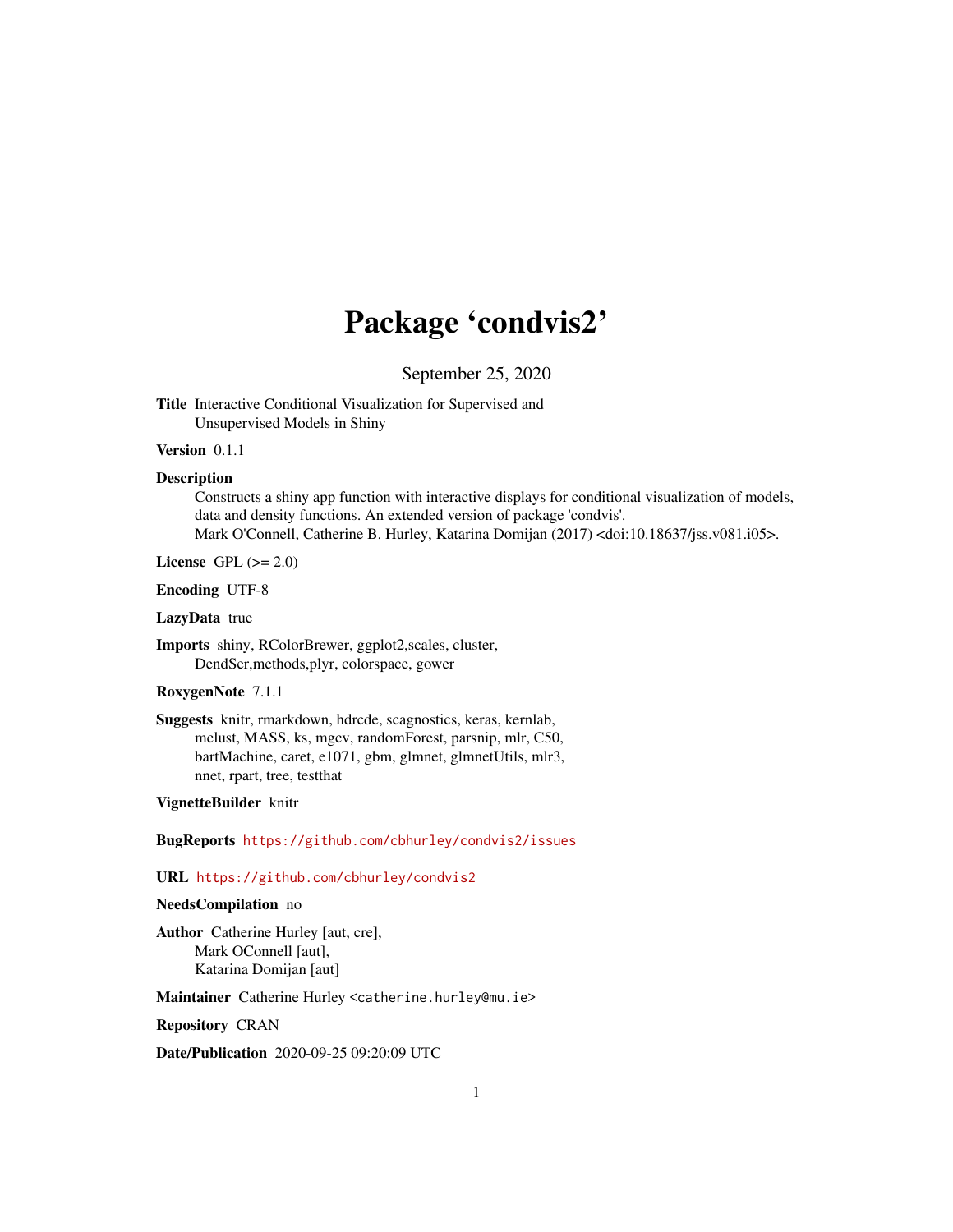# <span id="page-1-0"></span>R topics documented:

| Index | 29 |
|-------|----|
|       |    |
|       |    |
|       |    |
|       |    |
|       |    |
|       |    |
|       |    |
|       |    |
|       |    |
|       |    |
|       |    |
|       |    |
|       |    |
|       |    |
|       |    |

arrangeC *Make a list of variable pairings for condition selecting plots*

# Description

This function arranges a number of variables in pairs, ordered by their bivariate relationships. The goal is to discover which variable pairings are most helpful in avoiding extrapolations when exploring the data space. Variable pairs with strong bivariate dependencies (not necessarily linear) are chosen first. The bivariate dependency is measured using savingby2d. Each variable appears in the output only once.

#### Usage

arrangeC(data, method = "default")

# Arguments

| data   | A dataframe                                                                                             |
|--------|---------------------------------------------------------------------------------------------------------|
| method | The character name for the method to use for measuring bivariate dependency,<br>passed to saving by 2d. |

# Details

If data is so big as to make arrangeC very slow, a random sample of rows is used instead. The bivariate dependency measures are rough, and the ordering algorithm is a simple greedy one, so it is not worth allowing it too much time.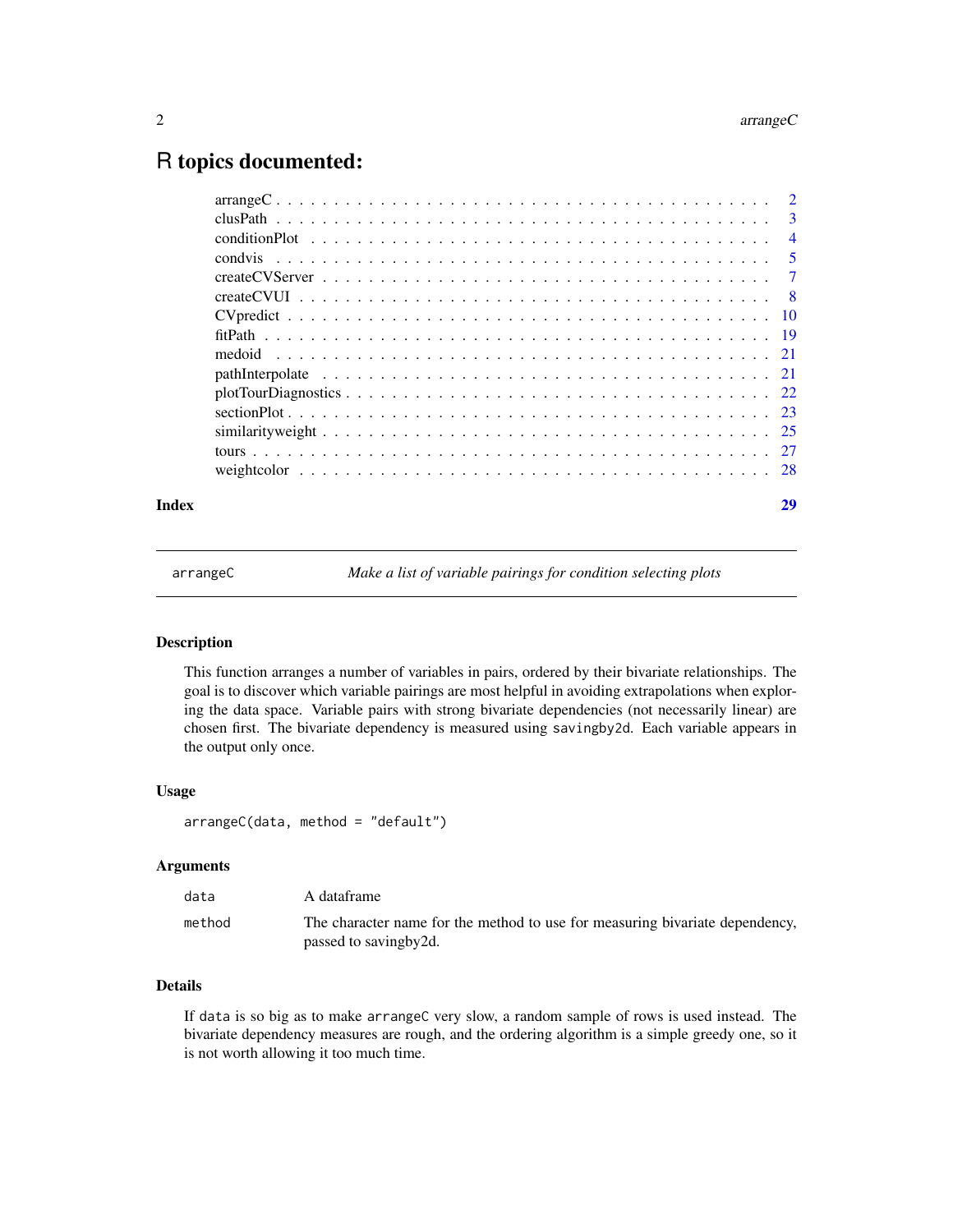#### <span id="page-2-0"></span>clusPath 3

# Value

A list containing character vectors giving variable pairings.

#### References

O'Connell M, Hurley CB and Domijan K (2017). "Conditional Visualization for Statistical Models: An Introduction to the condvis Package in R."*Journal of Statistical Software*, 81(5), pp. 1-20. <URL:http://dx.doi.org/10.18637/jss.v081.i05>.

clusPath *Constructs tours of data space based on centers of clusters*

# Description

Constructs tours of data space based on centers of clusters

# Usage

```
kmeansPath(data, length = 10, reorder = TRUE, conditionvars = NULL, ...)
pamPath(
 data,
 length = 10,
 reorder = TRUE,
 conditionvars = NULL,
 maxn = 4000,...
)
claraPath(data, length = 10, reorder = TRUE, conditionvars = NULL, ...)
medoidPath(data, cl, reorder = FALSE)
centroidPath(data, cl, reorder = FALSE)
```
## Arguments

| data          | A dataframe                                                                               |
|---------------|-------------------------------------------------------------------------------------------|
| length        | Path length, defaults to 10                                                               |
| reorder       | If TRUE uses DendSer to reorder the path dser                                             |
| conditionvars | A vector of variable names. The returned tour is for this subset of variables.            |
| $\ddots$ .    | ignored                                                                                   |
| maxn          | (pamPath only) For datasets with more than maxn rows, use maxn randomly<br>selected rows. |
| c1            | A vector specifying cluster membership for rows of data.                                  |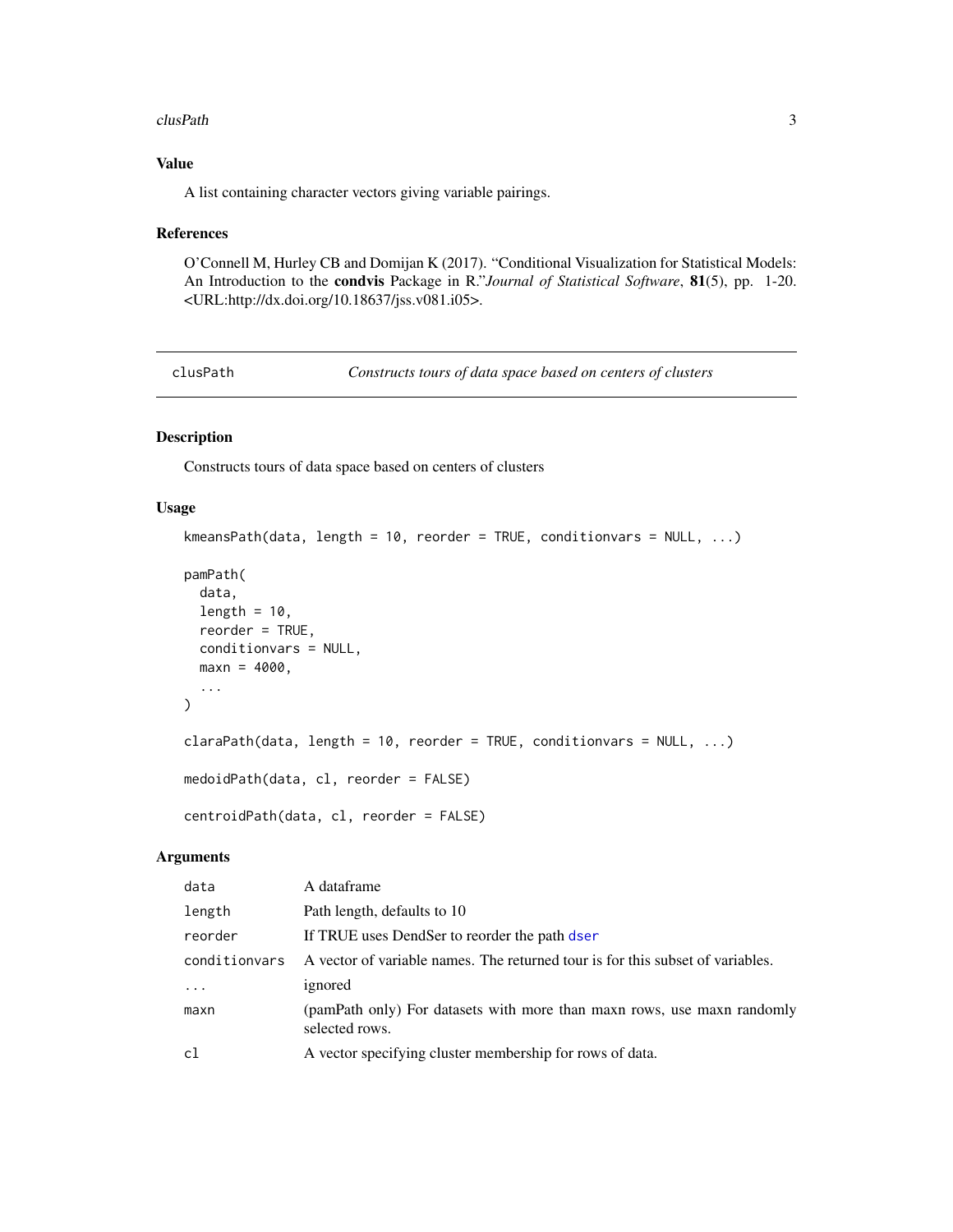### <span id="page-3-0"></span>Value

A dataframe with the path

## Functions

- kmeansPath: Constructs a tour of data space following length k-means centroids
- pamPath: Constructs a tour of data space following length [pam](#page-0-0) medoids
- claraPath: Constructs a tour of data space following length [clara](#page-0-0) medoids
- medoidPath: Returns a path visiting cluster medoids
- centroidPath: Returns a path visiting cluster centroids

#### Examples

```
kmeansPath(mtcars,length=4)
pamPath(mtcars,length=4)
claraPath(mtcars,length=4)
medoidPath(mtcars,cl=rep(1:3, length.out=nrow(mtcars)))
```
conditionPlot *Plots a conditionPlot.*

#### Description

Plots a conditionPlot, showing one, two or many predictors. The predictor setting in varVal is drawn in magenta.

# Usage

```
conditionPlot(
  CVdata,
  var,
  varVal,
  pointColor = "steelblue",
  sim = NULL,
  resetpar = TRUE,
 plotrows = NULL
\lambda
```
#### Arguments

| CVdata     | the dataset used for the fit                                                 |
|------------|------------------------------------------------------------------------------|
| var        | one more condition vars. Draws a parallel coordinate plot for more than two. |
| varVal     | the current setting of the condition ars, shown in magenta.                  |
| pointColor | a color, vector of colors, or the name of variable to be used for coloring   |
| sim        | If non-NULL should be a vector of similarity weights.                        |
| resetpar   | For use withing shiny app.                                                   |
| plotrows   | If non-NULL should be a vector of case indices                               |
|            |                                                                              |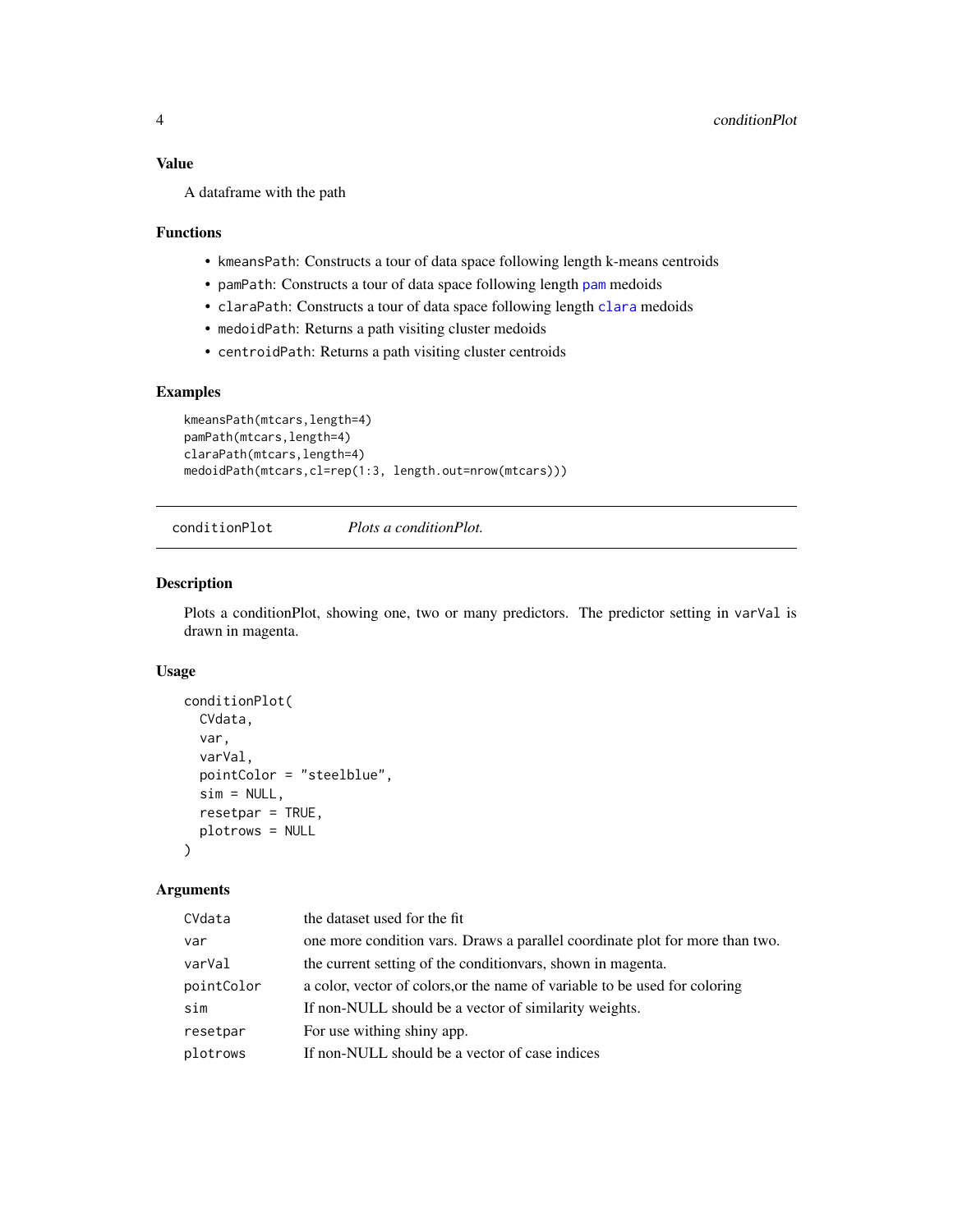#### <span id="page-4-0"></span>condvis 5

#### Examples

```
conditionPlot(mtcars, c("wt","hp"), c("wt"=3, "hp"=200), pointColor="am")
conditionPlot(mtcars, c("wt","hp"), mtcars[1,], pointColor="am")
#Calculate similarity using wt, hp observations from first case
sim <- similarityweight(mtcars[1, c("wt","hp")], mtcars[, c("wt","hp")], threshold=1)
# Marks points with black border with positive sim values. These are points within 1 (threshold) sd
#of pink cross.
conditionPlot(mtcars, c("wt","hp"), mtcars[1,], pointColor="am", sim=sim)
sim <- similarityweight(mtcars[1, ], mtcars, threshold=2)
conditionPlot(mtcars, names(mtcars), mtcars[1,], sim=sim)
```
# condvis *Creates Condvis Shiny app*

### Description

Creates Condvis Shiny app

#### Usage

```
condvis(
  data,
  model = NULL,
  response = NULL,
  sectionvars = NULL,
  conditionvars = NULL,
  predsInit = NULL,
  pointColor = c("steelblue", "grey0"),
  cPlotPCP = FALSE,
  cPlotn = 1000,orderConditionVars = "default",
  threshold = 1,
  thresholdmax = NULL,
  linecols = NULL,
  showsim = NULL,theta3d = 45,
  phi3d = 20,
  dataplot = "pcp".tours = NULL,
  predictArgs = NULL,
  xlim = NULL,ylim = NULL,
  zlim = NULL,
```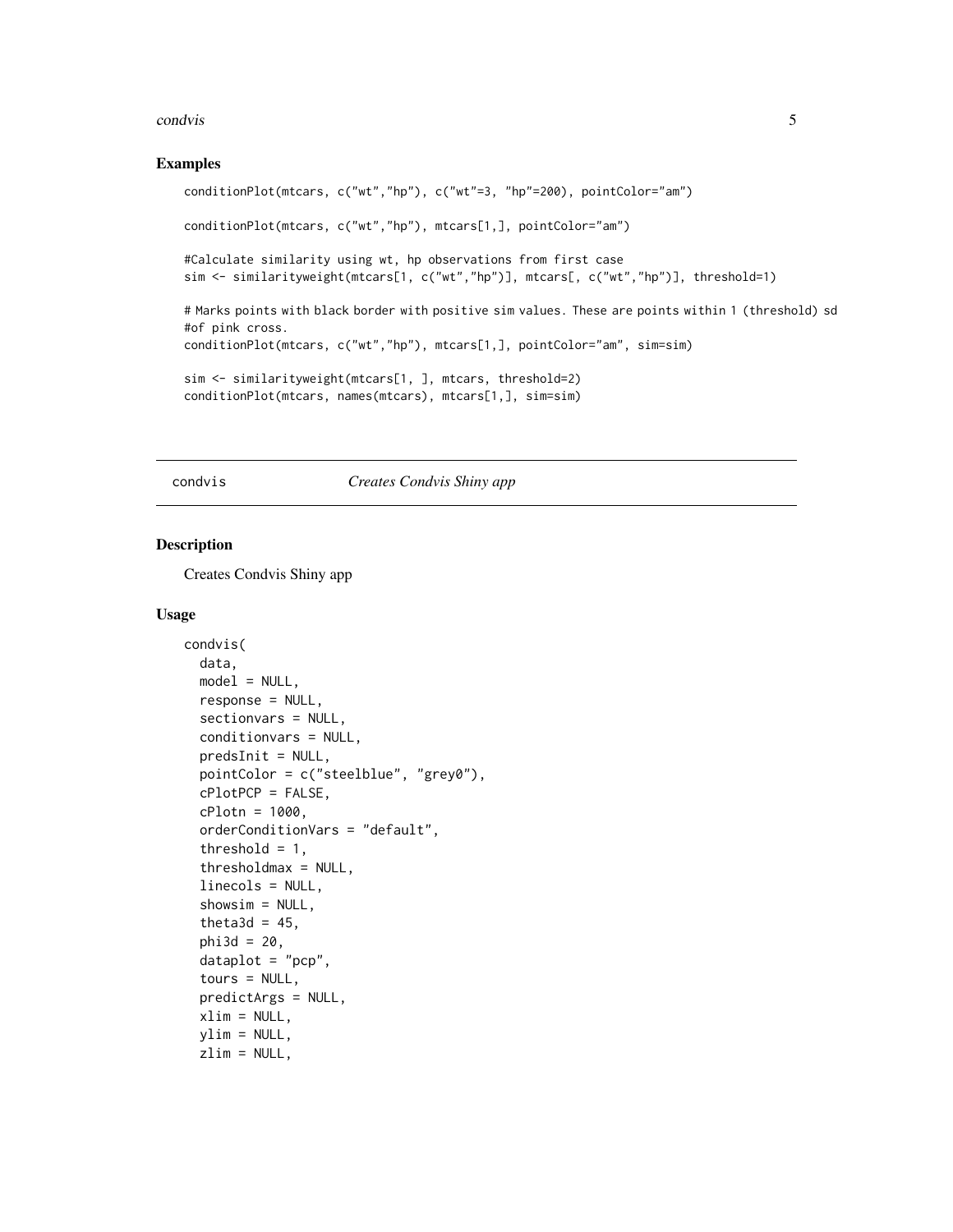6 conduisting the conduity of the conduity of the conduity of the conduity of the conduits of the conduits of the conduits of the conduits of the conduits of the conduits of the conduits of the conduits of the conduits of

```
density = FALSE,showdata = density == FALSE,displayHeight = 950
\mathcal{L}
```
# Arguments

| data               | the dataset used for the fit. Should not have NAs for response, sectionvars or<br>condition vars.                                               |
|--------------------|-------------------------------------------------------------------------------------------------------------------------------------------------|
| mode1              | A fitted model or list of models. May be NULL.                                                                                                  |
| response           | name of response variable. If null, tries to extract from model.                                                                                |
| sectionvars        | names of sectionvars. If null, extracts from data.                                                                                              |
| conditionvars      | names of condition vars. If null, extracts from data.                                                                                           |
| predsInit          | Optionally provide starting value for some predictors. Defaults to medoid.                                                                      |
| pointColor         | a color, or the name of variable to be used for coloring. If the named variable is<br>numeric, it is first converted to a factor with 3 levels. |
| cPlotPCP           | if TRUE, conditionplots are drawn as a single PCP (for more than two condi-<br>tionvars)                                                        |
| cPlotn             | Defaults to 1000. Shows a sample of this number of points in conditionplots.<br>Non-numeric values are ignored.                                 |
| orderConditionVars |                                                                                                                                                 |
|                    | If supplied, a function to order the Condition Vars                                                                                             |
| threshold          | used for similarity weights, defaults to 1.                                                                                                     |
| thresholdmax       | maximum value allowed of threshold.                                                                                                             |
| linecols           | vector of colors to be used for fits                                                                                                            |
| showsim            | if TRUE, shows sim in conditionplots with points/lines. Defaults to TRUE with<br>150 or fewer cases.                                            |
| theta3d, phi3d     | Angles defining the viewing direction for 3d surface. the ta3d gives the az-<br>imuthal direction and phi3d the colatitude. See persp.          |
| dataplot           | "pcp" or "pairs". Used when there is no response, or more than two section ars.                                                                 |
| tours              | A list of pre-calculated tours                                                                                                                  |
| predictArgs        | a list with one entry per fit, giving arguments for CV predict                                                                                  |
| xlim               | passed on to sectionplot                                                                                                                        |
| ylim               | passed on to sectionplot                                                                                                                        |
| zlim               | passed on to sectionplot                                                                                                                        |
| density            | default FALSE. Use TRUE if model is a density function.                                                                                         |
| showdata           | defaults to density==TRUE. If FALSE, data on section not shown.                                                                                 |
| displayHeight      | supply a value for the display height                                                                                                           |

# Examples

```
fit <- lm(mpg ~ wt+hp+am, data=mtcars)
if(interactive()){
condvis(mtcars,fit, response="mpg",sectionvars="wt", conditionvars=c("am", "hp"), pointColor ="red")
}
```
<span id="page-5-0"></span>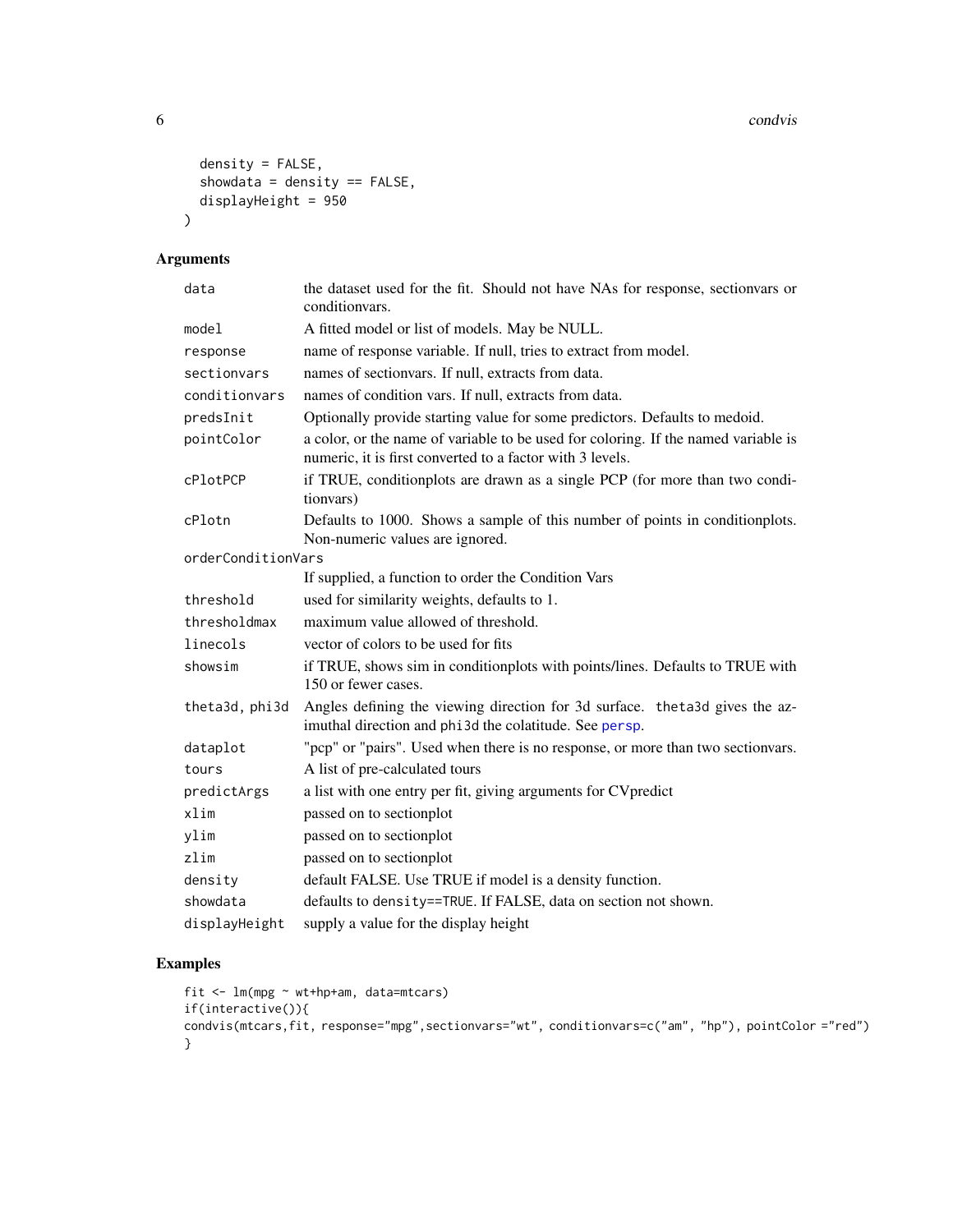<span id="page-6-0"></span>

# Description

Title Creates a shiny server

# Usage

```
createCVServer(
  CVfit,
 CVdata = NULL,
  response = NULL,
  sectionvars,
  conditionvars,
 predsInit = NULL,
  pointColor = NULL,
  cPlotPCP = FALSE,
  cPlotn = 1000,
  orderConditionVars,
  threshold = 1,
  thresholdmax,
  tours = NULL,
  linecols = NULL,
  dataplot = "pcp",probs,
  view3d,
  theta3d,
  phi3d,
 predictArgs,
  xlim = NULL,ylim = NULL,
  zlim = NULL,
  density = FALSE,showdata = TRUE
)
```
# Arguments

| CVfit         | a list of fits                                   |
|---------------|--------------------------------------------------|
| CVdata        | the dataset used for the fit                     |
| response      | name of response variable                        |
| sectionvars   | names of at most two section ars                 |
| conditionvars | names of condition ars                           |
| predsInit     | starting value for predicts. Defaults to medoid. |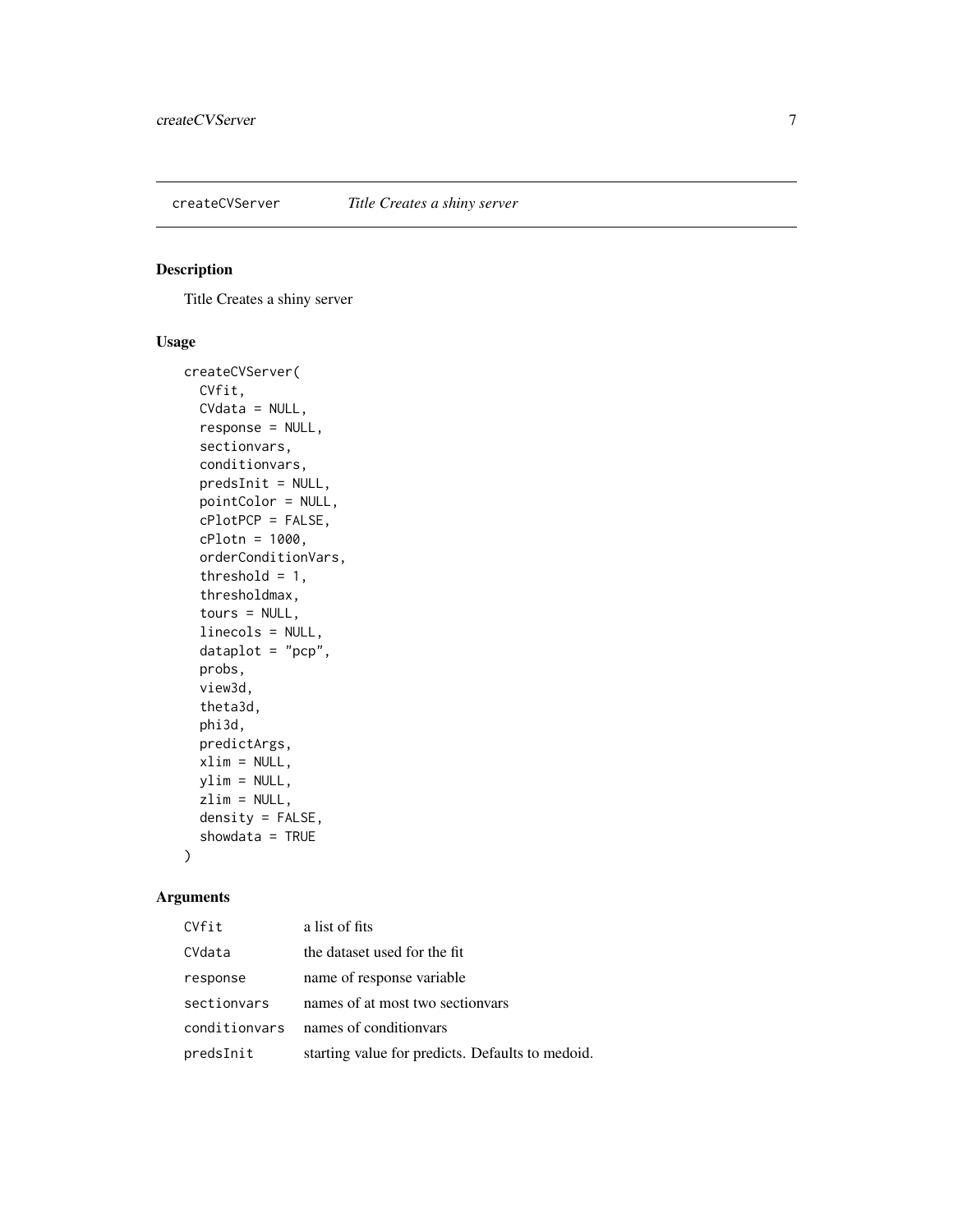<span id="page-7-0"></span>

| pointColor         | a color, or the name of variable to be used for coloring. If the named variable is<br>numeric, it is first converted to a factor with 3 levels. |
|--------------------|-------------------------------------------------------------------------------------------------------------------------------------------------|
| cPlotPCP           | if TRUE, conditionplots are drawn as a single PCP (for more than two condi-<br>tion vars)                                                       |
| cPlotn             | Shows a sample of this number of points in conditionplots.                                                                                      |
| orderConditionVars |                                                                                                                                                 |
|                    | If supplied, a function to order the Condition Vars                                                                                             |
| threshold          | used for similarity weights, defaults to 1.                                                                                                     |
| thresholdmax       | maximum value allowed of threshold.                                                                                                             |
| tours              | A list of pre-calculated tours                                                                                                                  |
| linecols           | vector of colors to be used for fits                                                                                                            |
| dataplot           | "pcp" or "pairs". Used when there is no response, or more than two section vars.                                                                |
| probs              | Logical; if TRUE, shows predicted class probabilities instead of just predicted<br>classes.                                                     |
| view3d             | Logical; if TRUE, includes option for a three-dimensional regression surface if<br>possible.                                                    |
| theta3d, phi3d     | Angles defining the viewing direction. the ta <sub>3</sub> d gives the azimuthal direction<br>and phi3d the colatitude. See persp.              |
| predictArgs        | a list with one entry per fit, giving arguments for CV predict                                                                                  |
| xlim               | passed on to sectionplot                                                                                                                        |
| ylim               | passed on to sectionplot                                                                                                                        |
| zlim               | passed on to sectionplot                                                                                                                        |
| density            | default FALSE. Use TRUE if model is a density function.                                                                                         |
| showdata           | If FALSE, data on section not shown.                                                                                                            |

# Value

a function

createCVUI *Constructs UI for Condvis*

# Description

Constructs UI for Condvis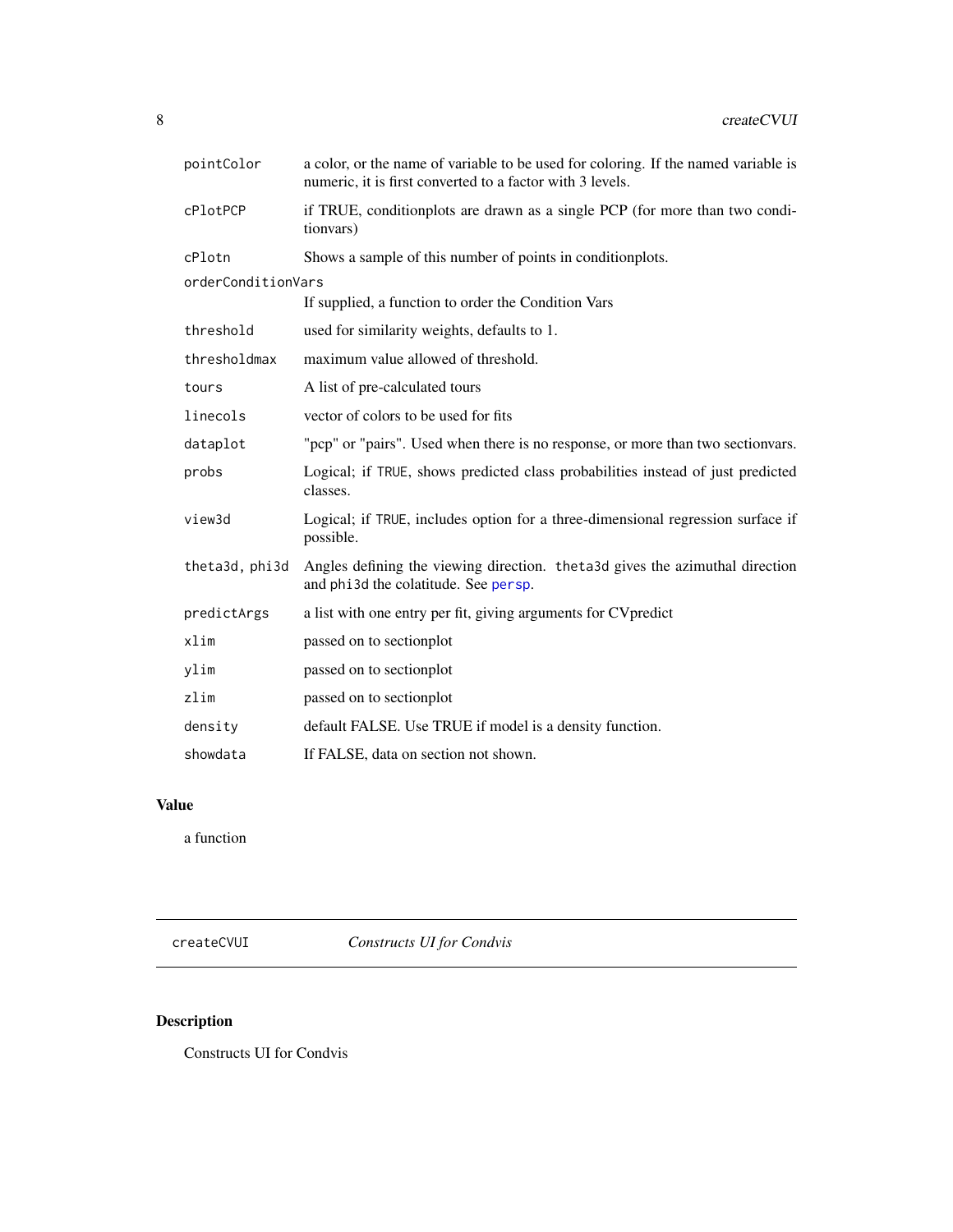# createCVUI 9

# Usage

```
createCVUI(
  CVfit,
  data,
  response,
  sectionvars,
  preds = NULL,
  pointColor,
  threshold = 1,
  thresholdmax,
  tours,
  probs,
  view3d,
  showsim,
  cPlotPCP
\mathcal{L}
```
# Arguments

| CVfit        | a list of fits                                                                                       |
|--------------|------------------------------------------------------------------------------------------------------|
| data         | a dataset                                                                                            |
| response     | name of response variable                                                                            |
| sectionvars  | names of section ars                                                                                 |
| preds        | names of predictors                                                                                  |
| pointColor   | a color, or the name of variable to be used for coloring                                             |
| threshold    | used for similarity weights, defaults to 1.                                                          |
| thresholdmax | maximum value allowed of threshold.                                                                  |
| tours        | A list of pre-calculated tours                                                                       |
| probs        | Logical; if TRUE, shows predicted class probabilities instead of just predicted<br>classes.          |
| view3d       | Logical; if TRUE, includes option for a three-dimensional regression surface if<br>possible.         |
| showsim      | if TRUE, shows sim in conditionplots with points/lines. Defaults to TRUE with<br>150 or fewer cases. |
| cPlotPCP     | if TRUE, conditionplots are drawn as a single PCP (for more than two condi-<br>tion vars)            |

# Value

a dataframe of conditions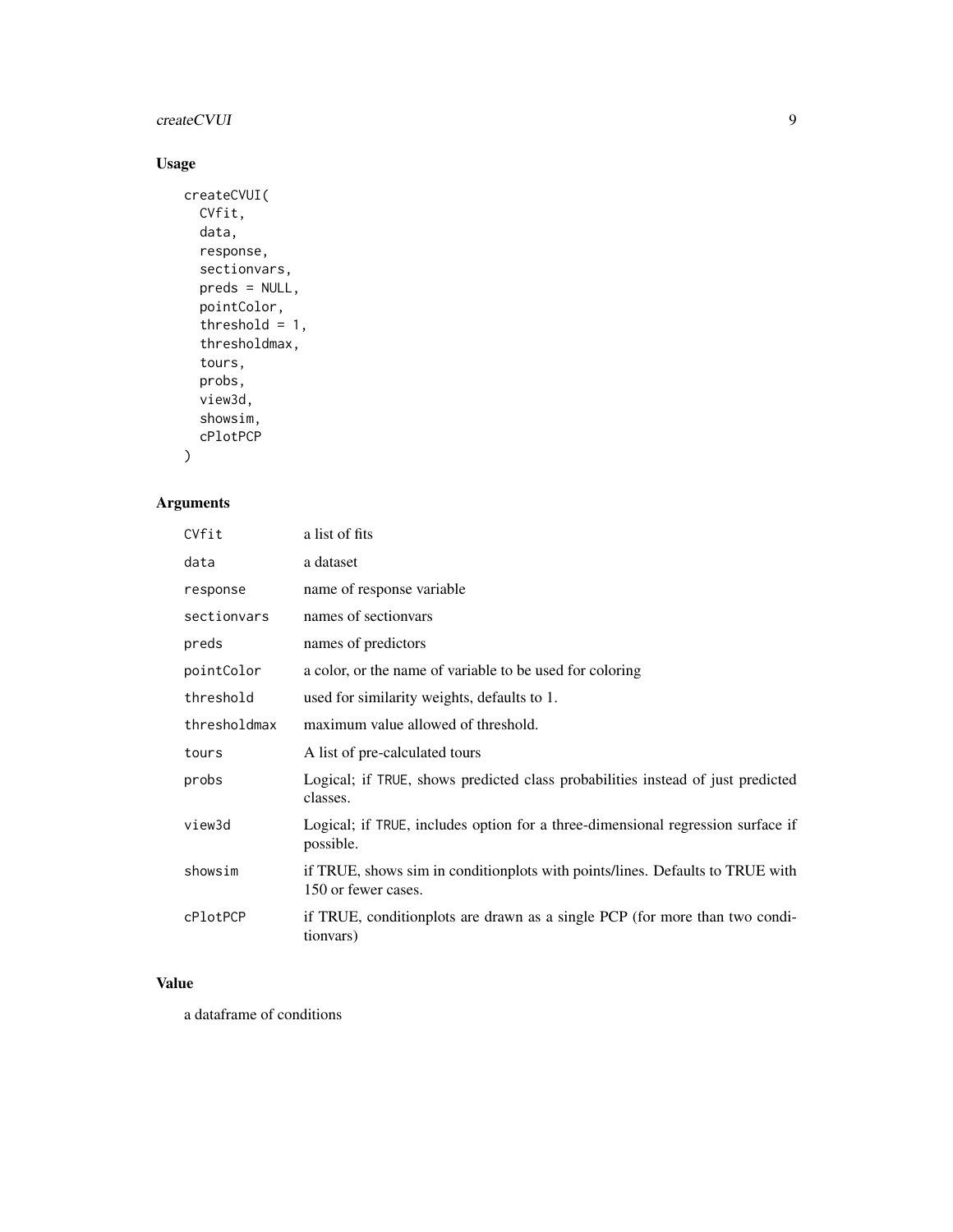<span id="page-9-0"></span>

# Description

A predict generic function for condvis

# Usage

```
CVpredict(
  fit,
  newdata,
  ...,
 ptype = "pred",
 pthreshold = NULL,
 ylevels = NULL,
 ptrans = NULL,
 pinterval = NULL,
 pinterval_level = 0.95
)
## Default S3 method:
CVpredict(
  fit,
  newdata,
  ...,
  ptype = "pred",
 pthreshold = NULL,
 pinterval = NULL,
 pinterval_level = 0.95,
 ylevels = NULL,
 ptrans = NULL
)
## S3 method for class 'lm'
CVpredict(
  fit,
 newdata,
  ...,
 ptype = "pred",
 pthreshold = NULL,
 pinterval = NULL,
 pinterval_level = 0.95,
 ylevels = NULL,
 ptrans = NULL
)
```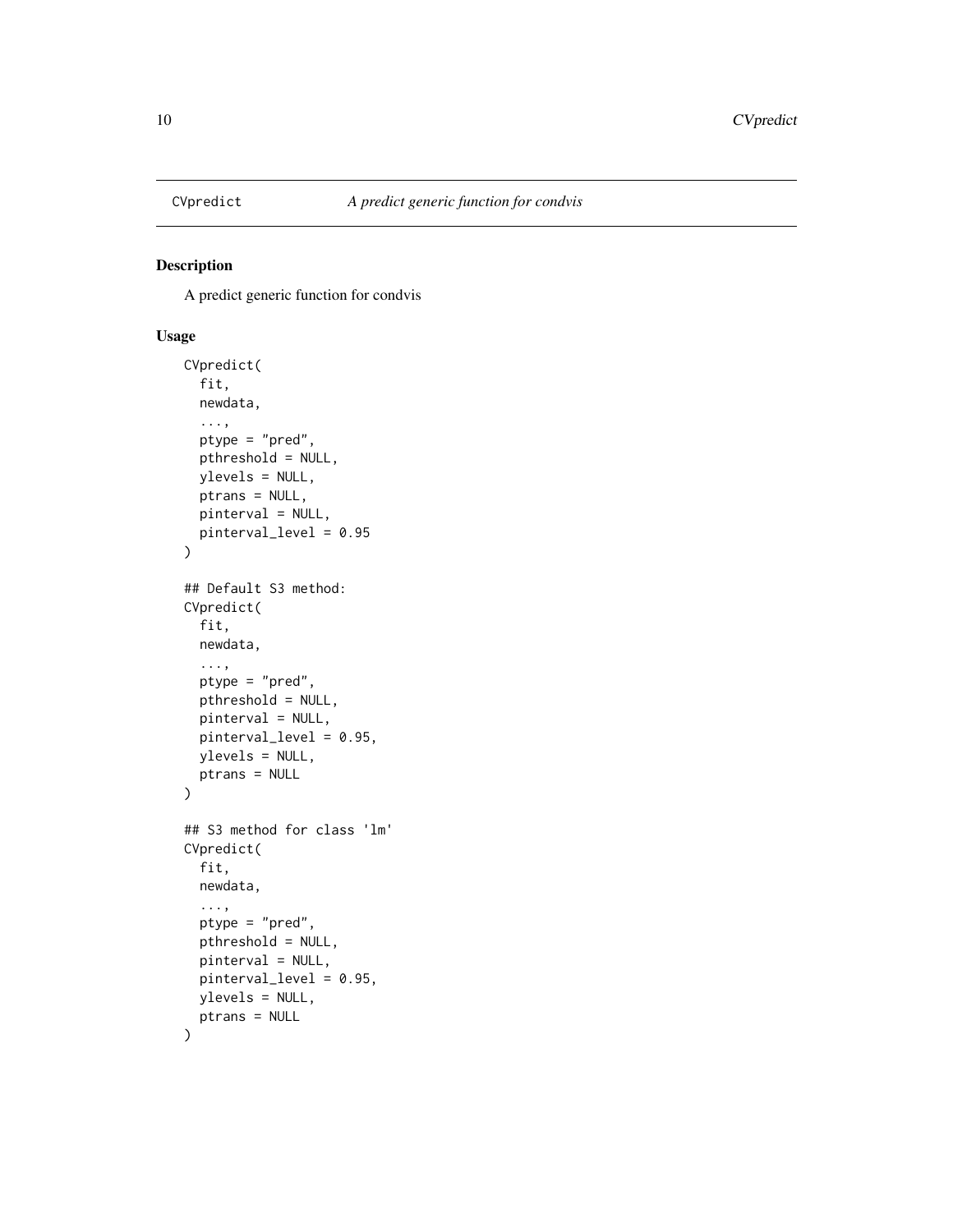```
## S3 method for class 'glm'
CVpredict(
 fit,
  ...,
  type = "response",
  ptype = "pred",
 pthreshold = NULL,
 pinterval = NULL,
 pinterval_level = 0.95,
 ylevels = NULL,
 ptrans = NULL
)
## S3 method for class 'lda'
CVpredict(
 fit,
  ...,
 ptype = "pred",
 pthreshold = NULL,
 ylevels = NULL,
 ptrans = NULL
\lambda## S3 method for class 'qda'
CVpredict(
 fit,
  ...,
 ptype = "pred",
 pthreshold = NULL,
 ylevels = NULL,
 ptrans = NULL
)
## S3 method for class 'nnet'
CVpredict(
 fit,
  ...,
  type = NULL,
  ptype = "pred",
 pthreshold = NULL,
 ylevels = NULL,
 ptrans = NULL
\lambda## S3 method for class 'randomForest'
CVpredict(
  fit,
  ...,
```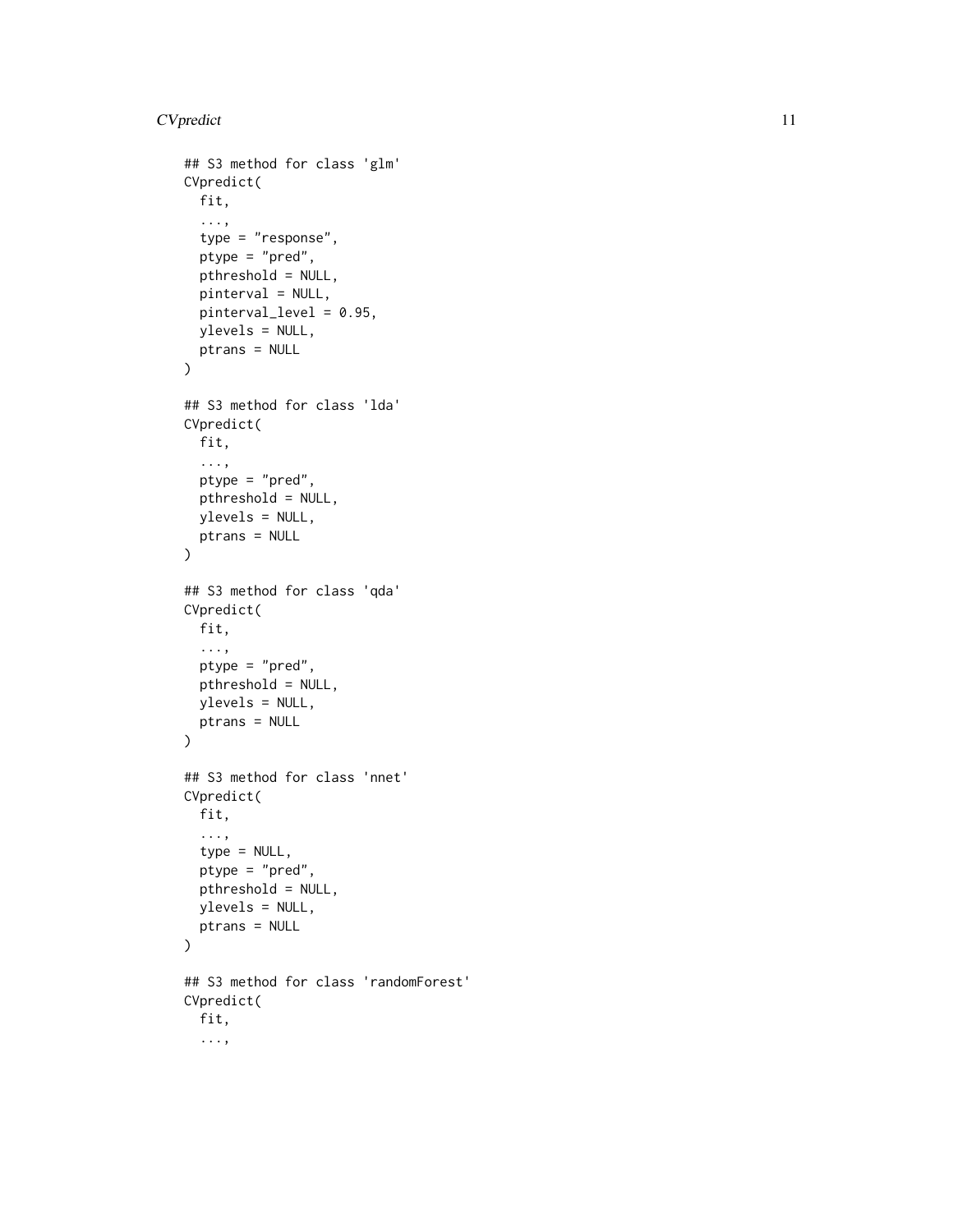```
type = NULL,
  ptype = "pred",
 pthreshold = NULL,
 ylevels = NULL,
 ptrans = NULL
\mathcal{L}## S3 method for class 'ranger'
CVpredict(
 fit,
  ...,
  type = NULL,
 ptype = "pred",
 pthreshold = NULL,
 ylevels = NULL,
 ptrans = NULL
\mathcal{L}## S3 method for class 'rpart'
CVpredict(
 fit,
  ...,
  type = NULL,
 ptype = "pred",
 pthreshold = NULL,
 ylevels = NULL,
 ptrans = NULL
)
## S3 method for class 'tree'
CVpredict(
 fit,
  ...,
  type = NULL,
 ptype = "pred",
 pthreshold = NULL,
 ylevels = NULL,
 ptrans = NULL
\lambda## S3 method for class 'C5.0'
CVpredict(
  fit,
  ...,
  type = NULL,
  ptype = "pred",
 pthreshold = NULL,
 ylevels = NULL,
```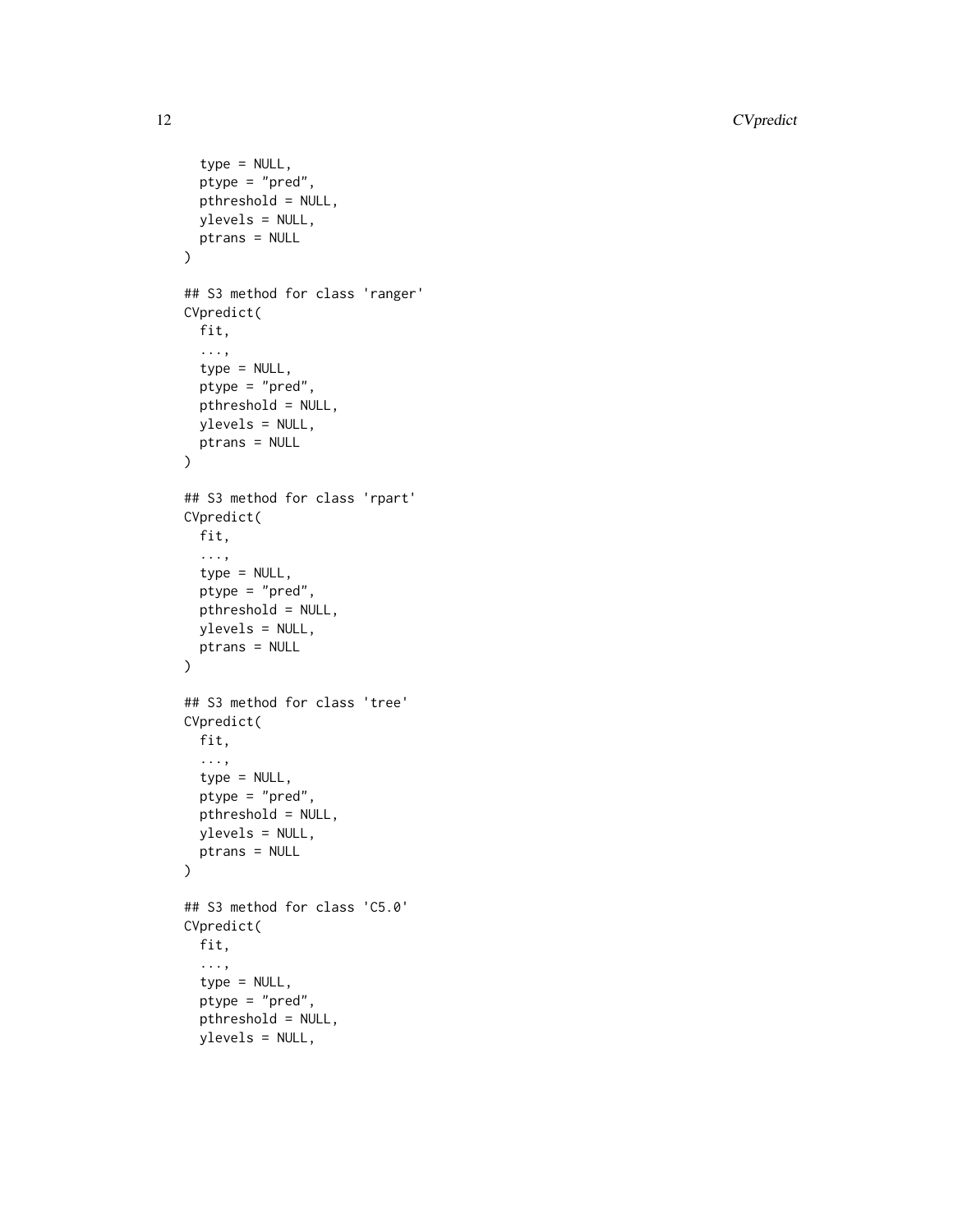```
ptrans = NULL
\lambda## S3 method for class 'svm'
CVpredict(
 fit,
  ...,
  type = NULL,
  ptype = "pred",
 pthreshold = NULL,
 ylevels = NULL,
 ptrans = NULL
)
## S3 method for class 'gbm'
CVpredict(
 fit,
  ...,
  type = NULL,
 ptype = "pred",
 pthreshold = NULL,
 ylevels = NULL,
 n.trees = fit$n.trees,
 ptrans = NULL
)
## S3 method for class 'loess'
CVpredict(fit, newdata = NULL, ...)
## S3 method for class 'ksvm'
CVpredict(
 fit,
 newdata,
  ...,
  type = NULL,
 ptype = "pred",
 pthreshold = NULL,
 ylevels = NULL,
 ptrans = NULL
\mathcal{L}## S3 method for class 'glmnet'
CVpredict(
 fit,
 newdata,
  ...,
  type = "response",
  ptype = "pred",
```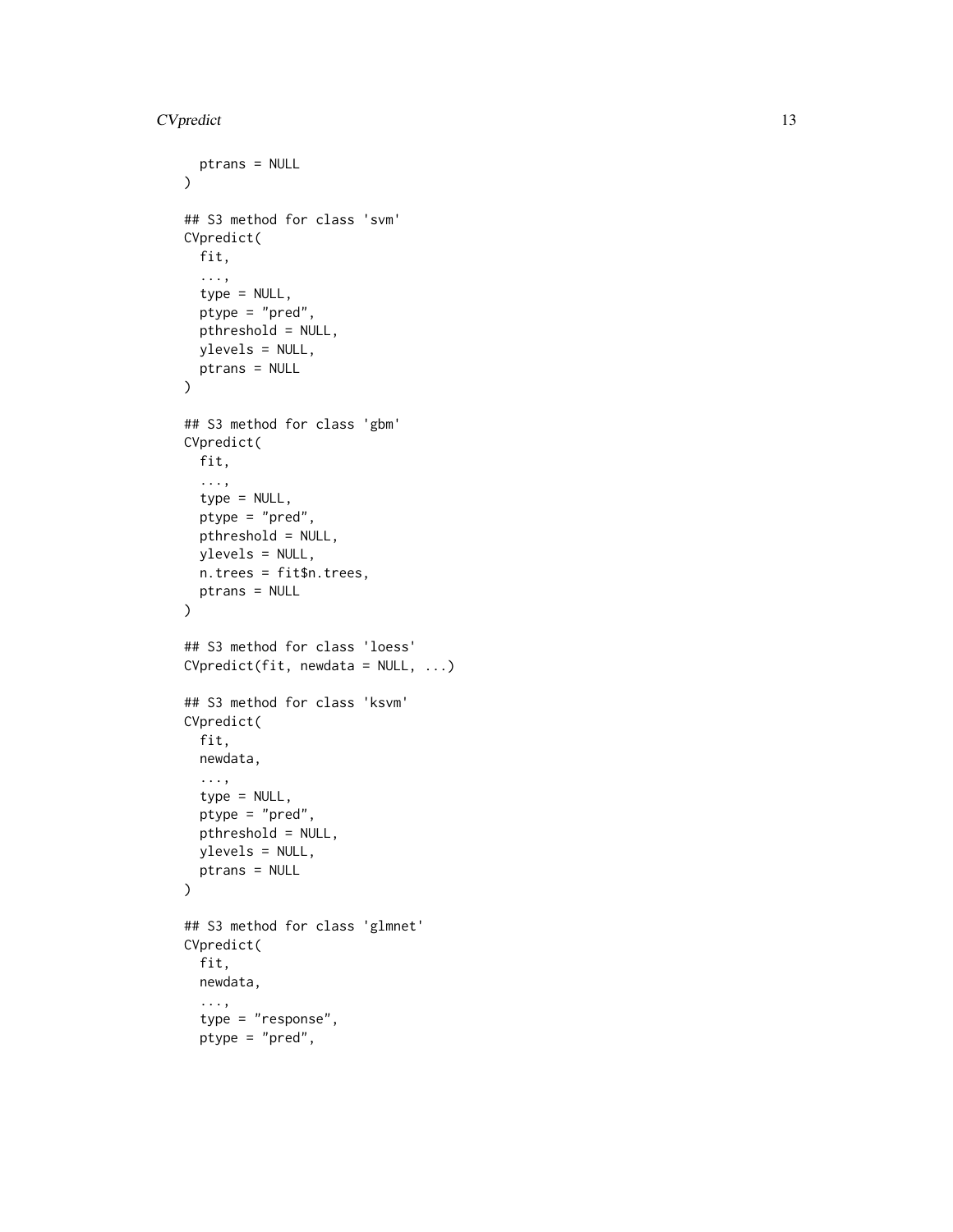```
pthreshold = NULL,
 ylevels = NULL,
 ptrans = NULL,
 s = NULL,makex = NULL)
## S3 method for class 'cv.glmnet'
CVpredict(
  fit,
 newdata,
  ...,
  type = "response",
  ptype = "pred",
 pthreshold = NULL,
 ylevels = NULL,
 ptrans = NULL,
 makex = NULL
\lambda## S3 method for class 'glmnet.formula'
CVpredict(
 fit,
 newdata,
  ...,
  type = "response",
 ptype = "pred",
 pthreshold = NULL,
 ylevels = NULL,
 ptrans = NULL,
 s = NULL\mathcal{L}## S3 method for class 'cv.glmnet.formula'
CVpredict(
  fit,
 newdata,
  ...,
  type = "response",
 ptype = "pred",
 pthreshold = NULL,
 ylevels = NULL,
 ptrans = NULL
)
## S3 method for class 'keras.engine.training.Model'
CVpredict(
 fit,
```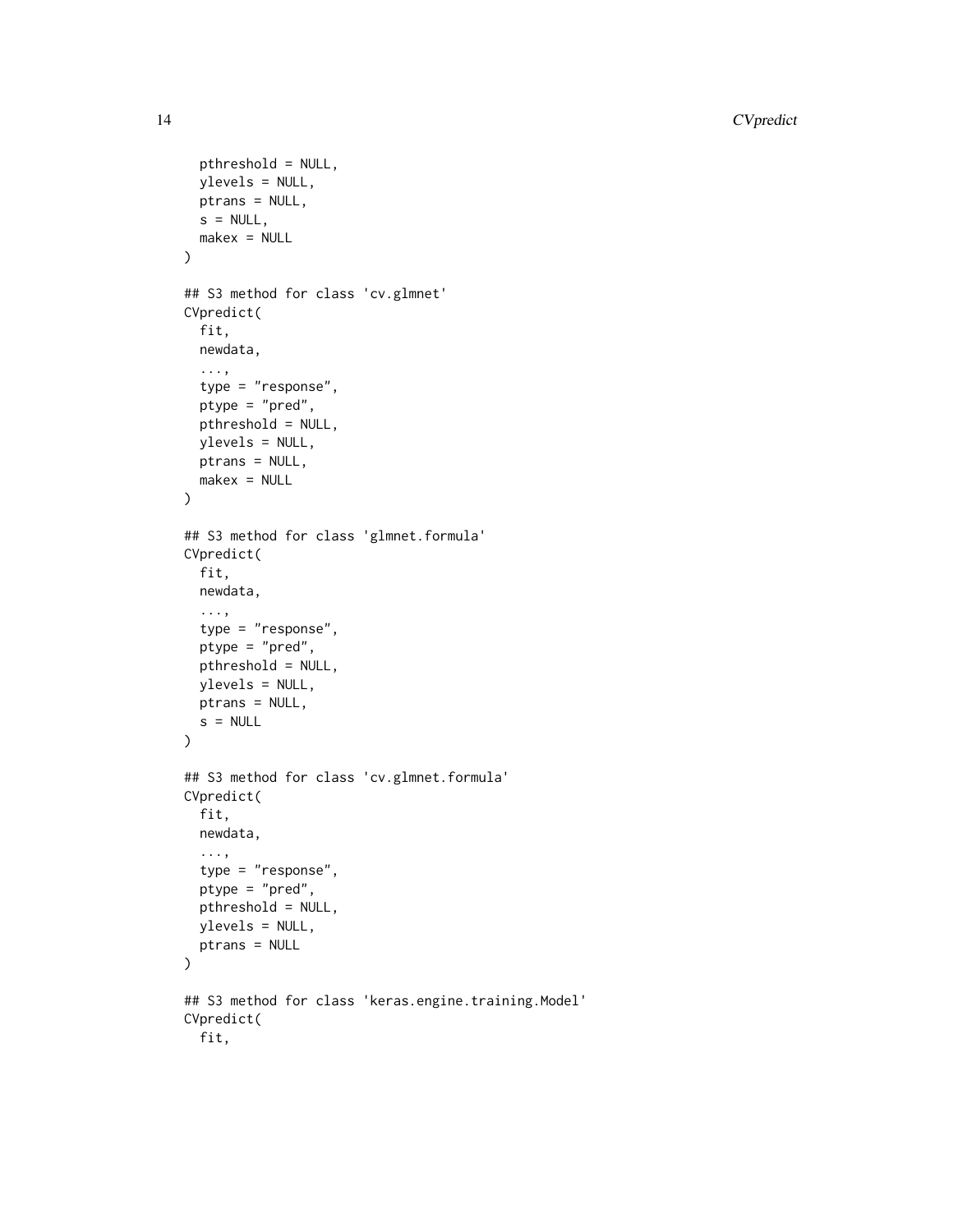```
newdata,
  ...,
 ptype = "pred",
 pthreshold = NULL,
 ylevels = NULL,
 ptrans = NULL,
 batch_size = 32,response = NULL,
 predictors = NULL
\mathcal{L}## S3 method for class 'kde'
CVpredict(fit, newdata = fit$x, ..., scale = TRUE)
## S3 method for class 'densityMclust'
CVpredict(
  fit,
 newdata = NULL,
  ...,
 ptype = "pred",
 pthreshold = NULL,
 ylevels = NULL,
 ptrans = NULL,
  scale = TRUE
)
## S3 method for class 'MclustDA'
CVpredict(
  fit,
 newdata,
  ...,
 ptype = "pred",
 pthreshold = NULL,
 ylevels = NULL,
 ptrans = NULL
\mathcal{L}## S3 method for class 'MclustDR'
CVpredict(
 fit,
 newdata,
  ...,
 ptype = "pred",
 pthreshold = NULL,
 ylevels = NULL,
 ptrans = NULL
)
```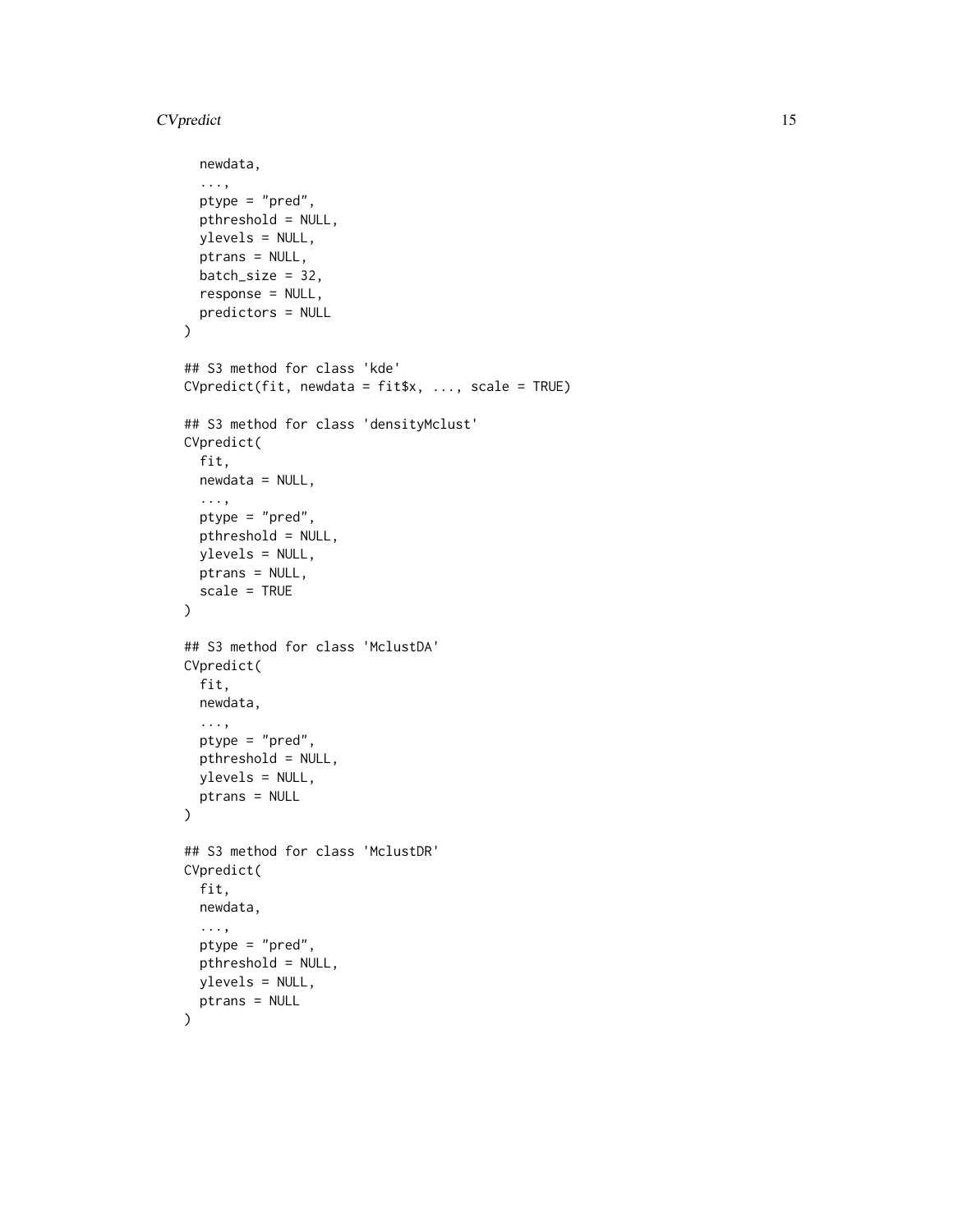```
## S3 method for class 'Mclust'
CVpredict(
  fit,
 newdata,
  ...,
 ptype = "pred",
 pthreshold = NULL,
 ylevels = NULL,
 ptrans = NULL
\mathcal{L}## S3 method for class 'train'
CVpredict(
 fit,
 newdata,
  ...,
  type = "response",
 ptype = "pred",
 pthreshold = NULL,
 ylevels = NULL,
 ptrans = NULL
)
## S3 method for class 'bartMachine'
CVpredict(
  fit,
  newdata,
  ...,
  type = NULL,
 ptype = "pred",
 pthreshold = NULL,
 ylevels = NULL,
 ptrans = NULL
\lambda## S3 method for class 'model_fit'
CVpredict(
 fit,
  ...,
  type = NULL,
 ptype = "pred",
 pthreshold = NULL,
 ylevels = NULL,
 ptrans = NULL,
 pinterval = NULL,
 pinterval_level = 0.95
```

```
)
```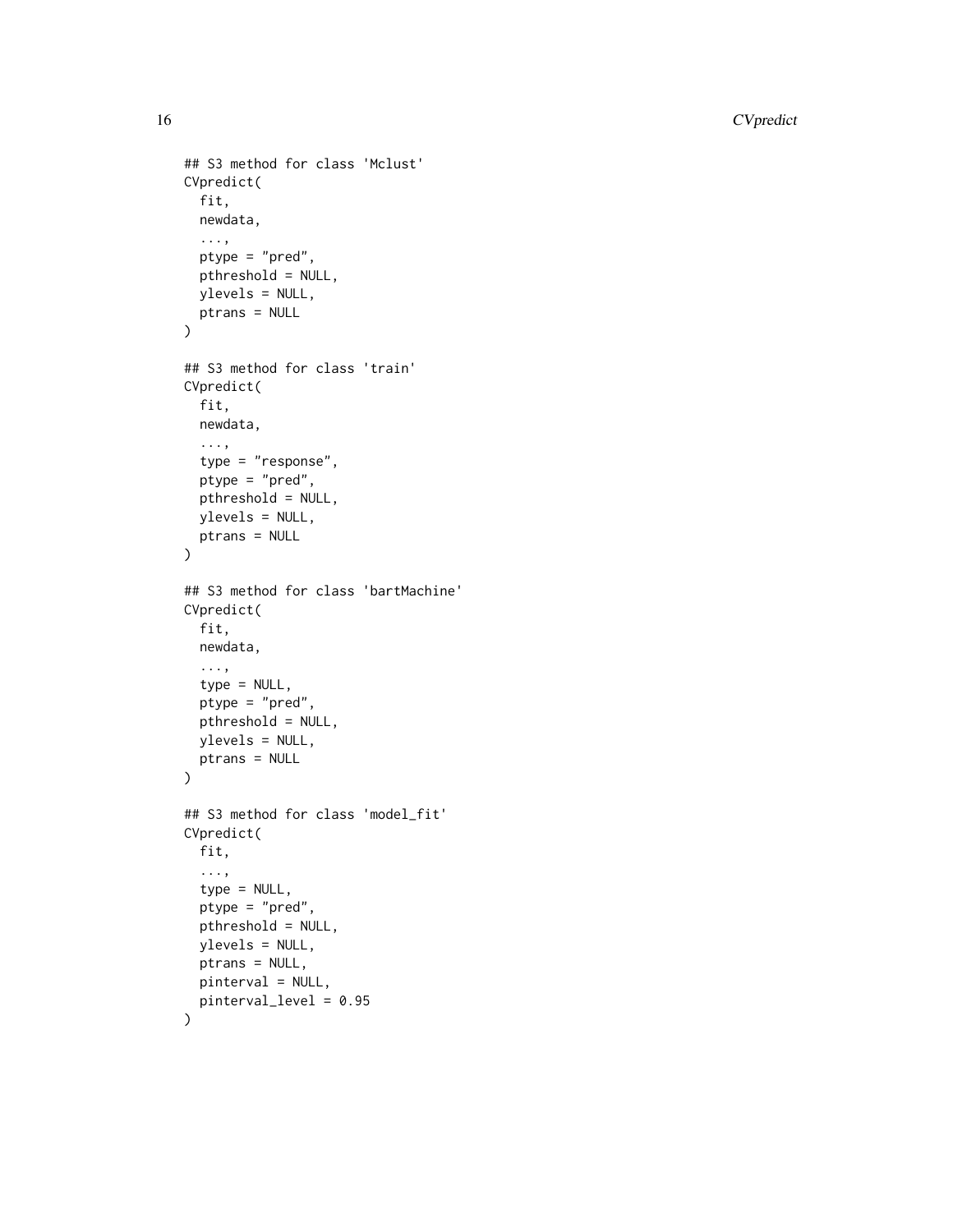```
## S3 method for class 'WrappedModel'
CVpredict(
 fit,
 newdata,
  ...,
  type = NULL,
 ptype = "pred",
 pthreshold = NULL,
 ylevels = NULL,
 ptrans = NULL,
 pinterval = NULL,
 pinterval_level = 0.95
)
## S3 method for class 'Learner'
CVpredict(
 fit,
 newdata,
  ...,
  type = NULL,
 ptype = "pred",
 pthreshold = NULL,
 ylevels = NULL,
 ptrans = NULL,
 pinterval = NULL,
 pinterval_level = 0.95
\mathcal{L}
```
# Arguments

| fit             | A fitted model                                                                                      |  |
|-----------------|-----------------------------------------------------------------------------------------------------|--|
| newdata         | Where to calculate predictions.                                                                     |  |
| $\ddotsc$       | extra arguments to predict                                                                          |  |
| ptype           | One of "pred", "prob" or "probmatrix"                                                               |  |
| pthreshold      | Used for calculating classes from probs, in the two class case                                      |  |
| ylevels         | The levels of the response, when it is a factor                                                     |  |
| ptrans          | A function to apply to the result                                                                   |  |
| pinterval       | NULL, "confidence" or "prediction". Only for lm, parsnip, mlr(regression, con-<br>fidence only)     |  |
| pinterval_level |                                                                                                     |  |
|                 | Defaults to 0.95                                                                                    |  |
| type            | For some predict methods                                                                            |  |
| n.trees         | Used by CV predict.gbm, passed to predict                                                           |  |
| S               | Used by CV predict.glmnet and CV predict.cv.glmnet, passed to predict                               |  |
| makex           | Used by CV predict.glmnet and CV predict.cv.glmnet. A function to construct<br>xmatrix for predict. |  |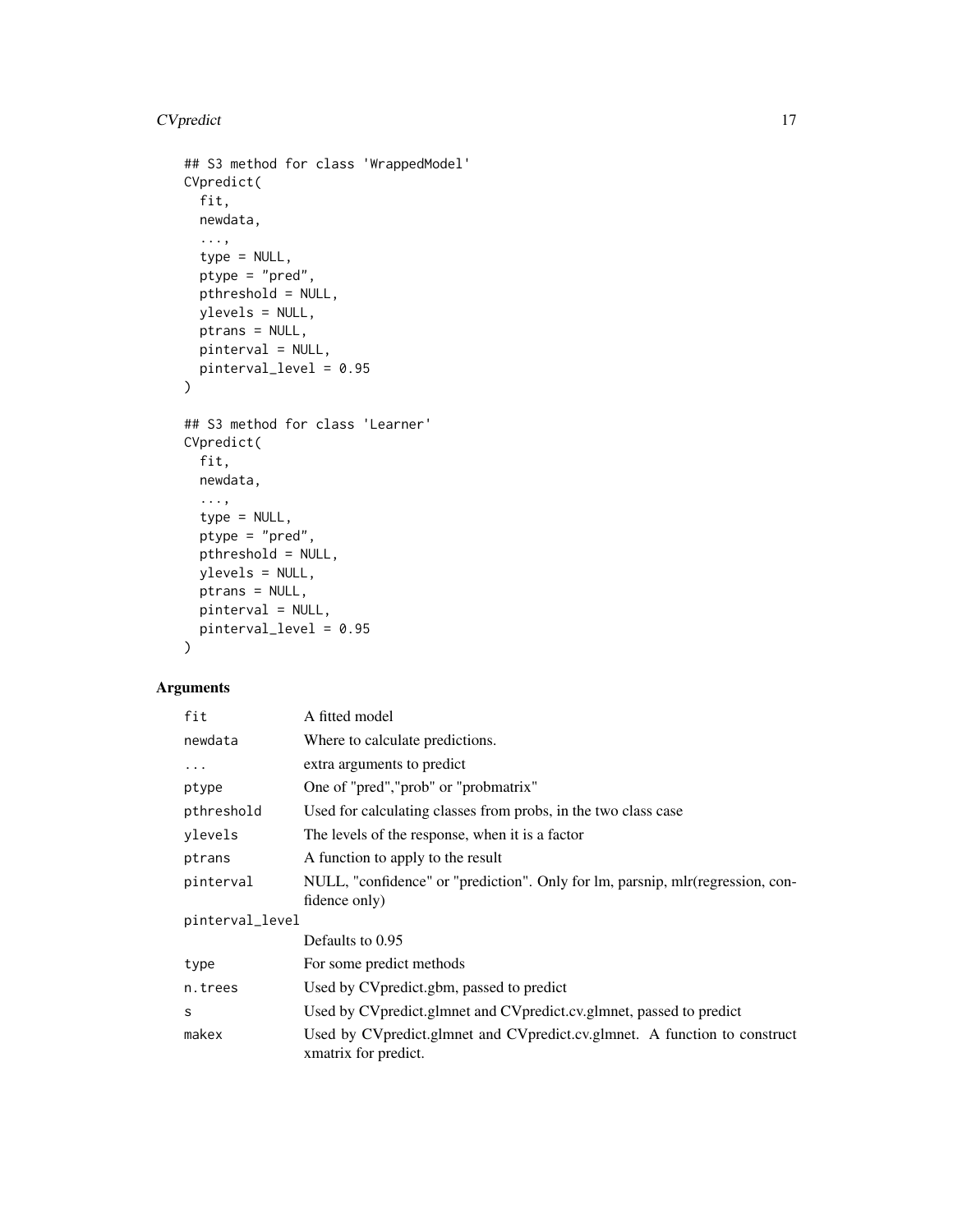| batch_size | Used by CV predict.keras.engine.training.Model, passed to predict                                          |
|------------|------------------------------------------------------------------------------------------------------------|
| response   | Used by CV predict. keras.engine.training. Model. Name of response (optional)                              |
| predictors | Used by CV predict.keras.engine.training.Model. Name of predictors                                         |
| scale      | Used by CV predict for densities. If TRUE (default) rescales the conditional<br>density to integrate to 1. |

#### Details

This is a wrapper for predict used by condvis. When the model response is numeric, the result is a vector of predictions. When the model response is a factor the result depends on the value of ptype. If ptype="pred", the result is a factor. If also threshold is numeric, it is used to threshold a numeric prediction to construct the factor when the factor has two levels. For ptype="prob", the result is a vector of probabilities for the last factor level. For ptype="probmatrix", the result is a matrix of probabilities for each factor level.

# Value

a vector of predictions, or a matrix when type is "probmatrix"

## Methods (by class)

- default: CVpredict method
- lm: CVpredict method
- glm: CVpredict method
- lda: CVpredict method
- qda: CVpredict method
- nnet: CVpredict method
- randomForest: CVpredict method
- ranger: CVpredict method
- rpart: CVpredict method
- tree: CVpredict method
- C5.0: CVpredict method
- svm: CVpredict method
- gbm: CVpredict method
- loess: CVpredict method
- ksvm: CVpredict method
- glmnet: CVpredict method
- cv.glmnet: CVpredict method
- glmnet.formula: CVpredict method
- cv.glmnet.formula: CVpredict method
- keras.engine.training.Model: CVpredict method
- kde: CVpredict method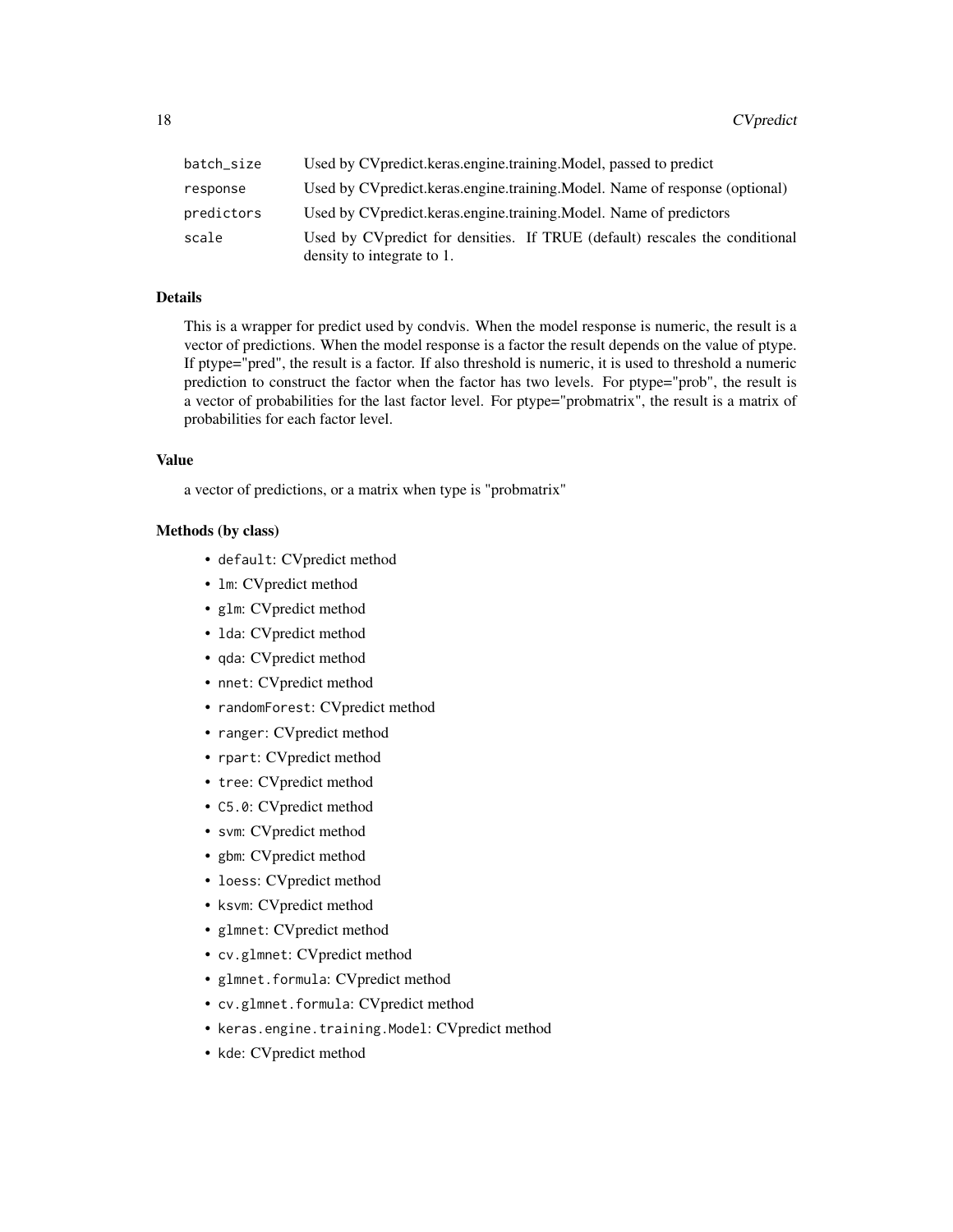#### <span id="page-18-0"></span>fitPath 19

- densityMclust: CVpredict method
- MclustDA: CVpredict method
- MclustDR: CVpredict method
- Mclust: CVpredict method
- train: CVpredict method for caret
- bartMachine: CVpredict method
- model\_fit: CVpredict method for parsnip
- WrappedModel: CVpredict method for mlr
- Learner: CVpredict method for mlr3

#### Examples

```
#Fit a model.
f <- lm(Fertility~ ., data=swiss)
CVpredict(f)
#Fit a model with a factor response
swiss1 <- swiss
swiss1$Fertility <- cut(swiss$Fertility, c(0,80,100))
levels(swiss1$Fertility)<- c("lo", "hi")
f <- glm(Fertility~ ., data=swiss1, family="binomial")
CVpredict(f) # by default gives a factor
CVpredict(f, ptype="prob") # gives prob of level hi
CVpredict(f, ptype="probmatrix") # gives prob of both levels
```
fitPath *Constructs tours of data space based on fits.*

# Description

Constructs tours of data space based on fits.

## Usage

```
lofPath(
  data,
  fits,
  length = 10,
  reorder = TRUE,conditionvars = NULL,
  predictArgs = NULL,
  response = NULL,
  ...
)
diffitsPath(
```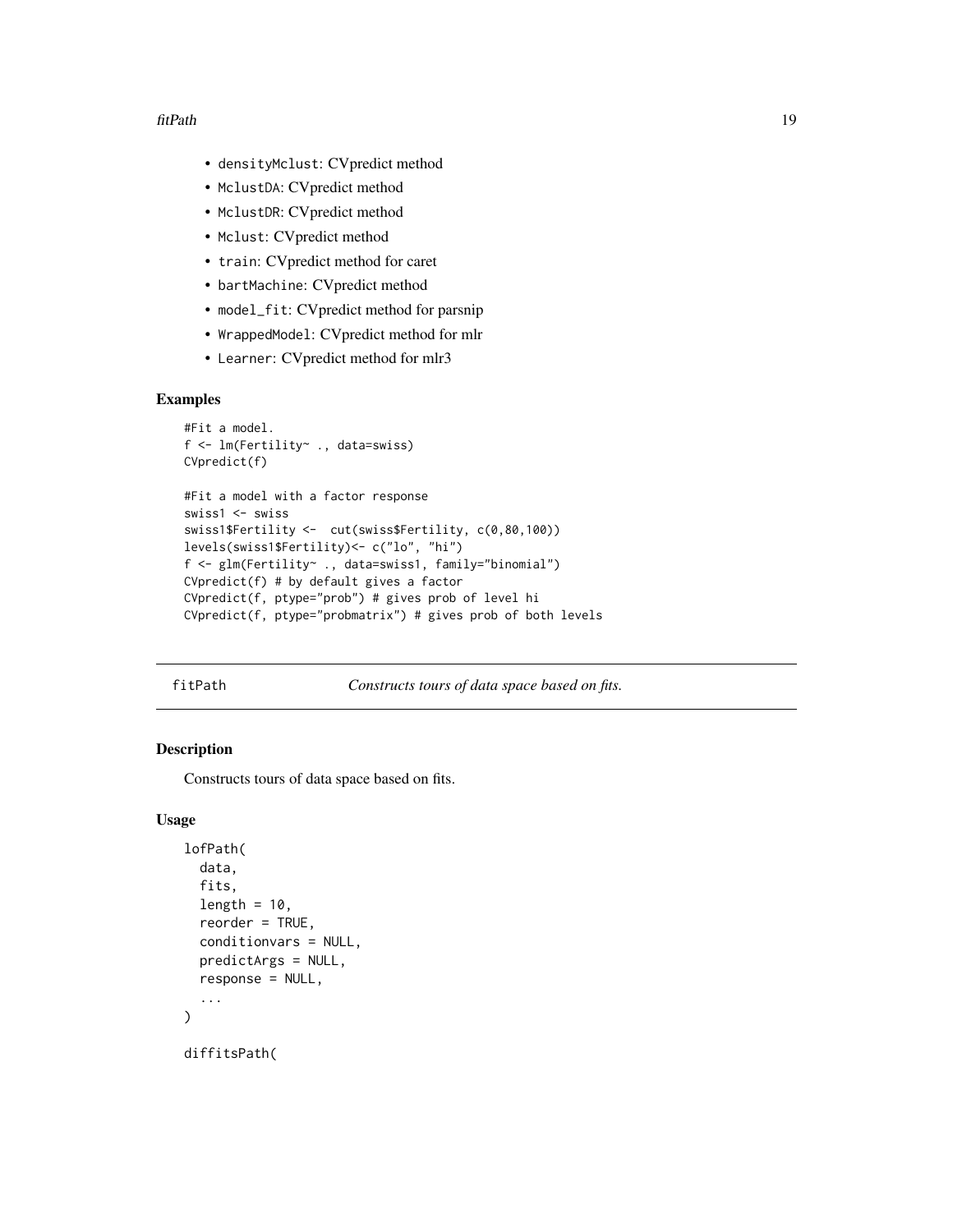$20$  fitPath

```
data,
  fits,
  length = 10,
  reorder = TRUE,
  conditionvars = NULL,
  predictArgs = NULL,
  ...
\mathcal{L}hiresponsePath(
  data,
  response = NULL,
  length = 10,
  reorder = TRUE,conditionvars = NULL,
  ...
)
loresponsePath(
  data,
  response = NULL,
  length = 10,
  reorder = TRUE,
  conditionvars = NULL,
  ...
\mathcal{L}
```
# Arguments

| data          | A dataframe                                                                    |
|---------------|--------------------------------------------------------------------------------|
| fits          | A model fit or list of fits                                                    |
| length        | Path length, defaults to 10                                                    |
| reorder       | If TRUE (default) uses DendSer to reorder the path dser                        |
| conditionvars | A vector of variable names. The returned tour is for this subset of variables. |
| predictArgs   | Extra inputs to CV predict                                                     |
| response      | The name of the response variable.                                             |
| $\ddotsc$     | ignored                                                                        |

# Value

A dataframe with the path

# Functions

- lofPath: Constructs a tour of data space showing biggest absolute residuals from fits.
- diffitsPath: Constructs a tour of data space showing biggest differences in fits.
- hiresponsePath: Constructs a tour of data space showing high (numeric) response values
- loresponsePath: Constructs a tour of data space showing low (numeric) response values

<span id="page-19-0"></span>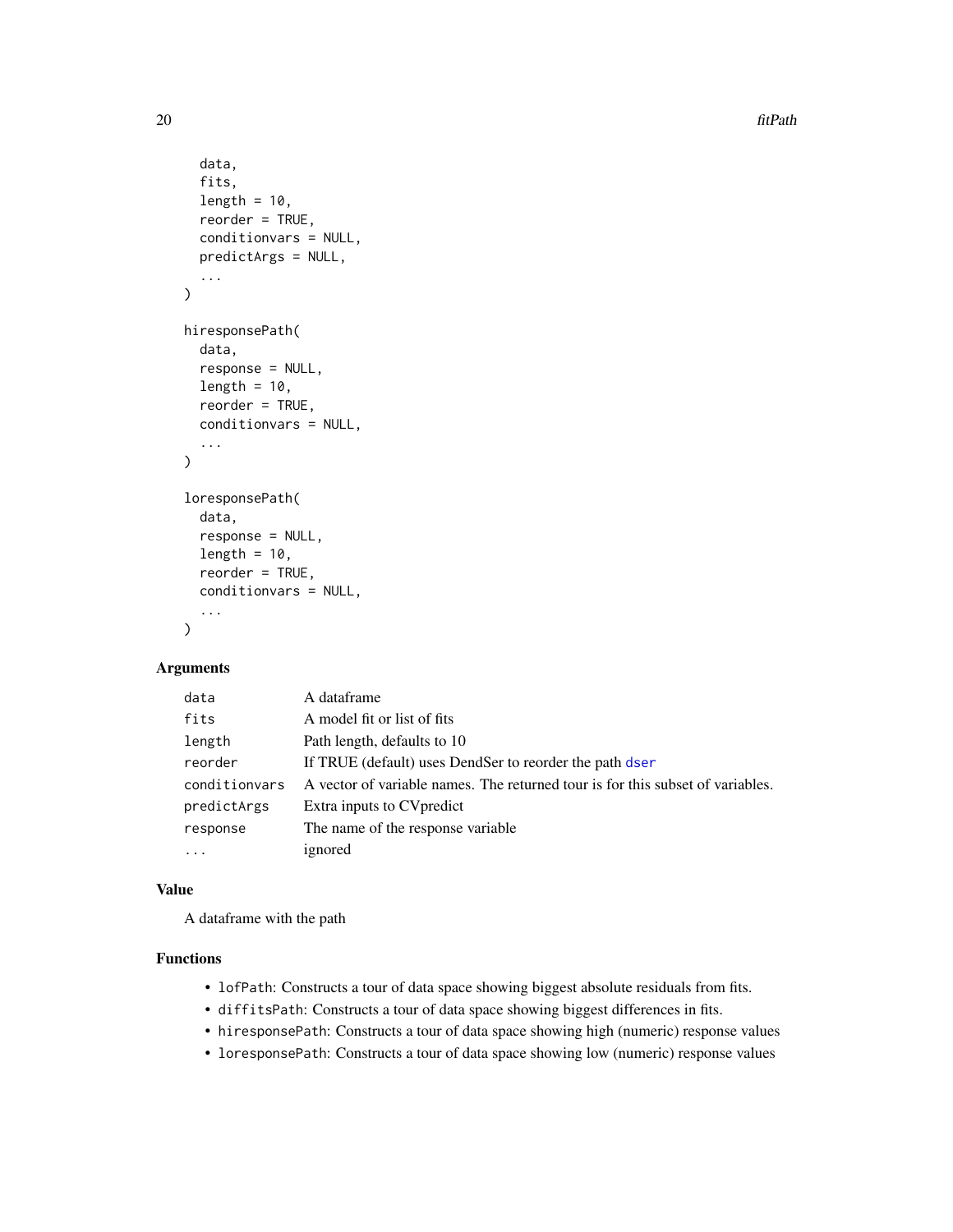#### <span id="page-20-0"></span>medoid 21

# Examples

```
fit1 <- lm(mpg ~ wt+hp+am, data=mtcars)
fit2 \leftarrow lm(mpg \sim wt, data=mtcars)
lofPath(mtcars,fit1, response="mpg")
diffitsPath(mtcars,list(fit1,fit2))
```
medoid *Finds medoid of data*

# Description

Finds medoid of data

# Usage

medoid(data, maxn = 4000)

# Arguments

| data | A dataframe                                                             |
|------|-------------------------------------------------------------------------|
| maxn | For datasets with more than maxn rows, use maxn randomly selected rows. |

# Value

A dataframe with one row, which is the medoid of the data, based on (standardised) daisy dist

# Examples

medoid(mtcars)

pathInterpolate *Interpolation*

# Description

Interpolation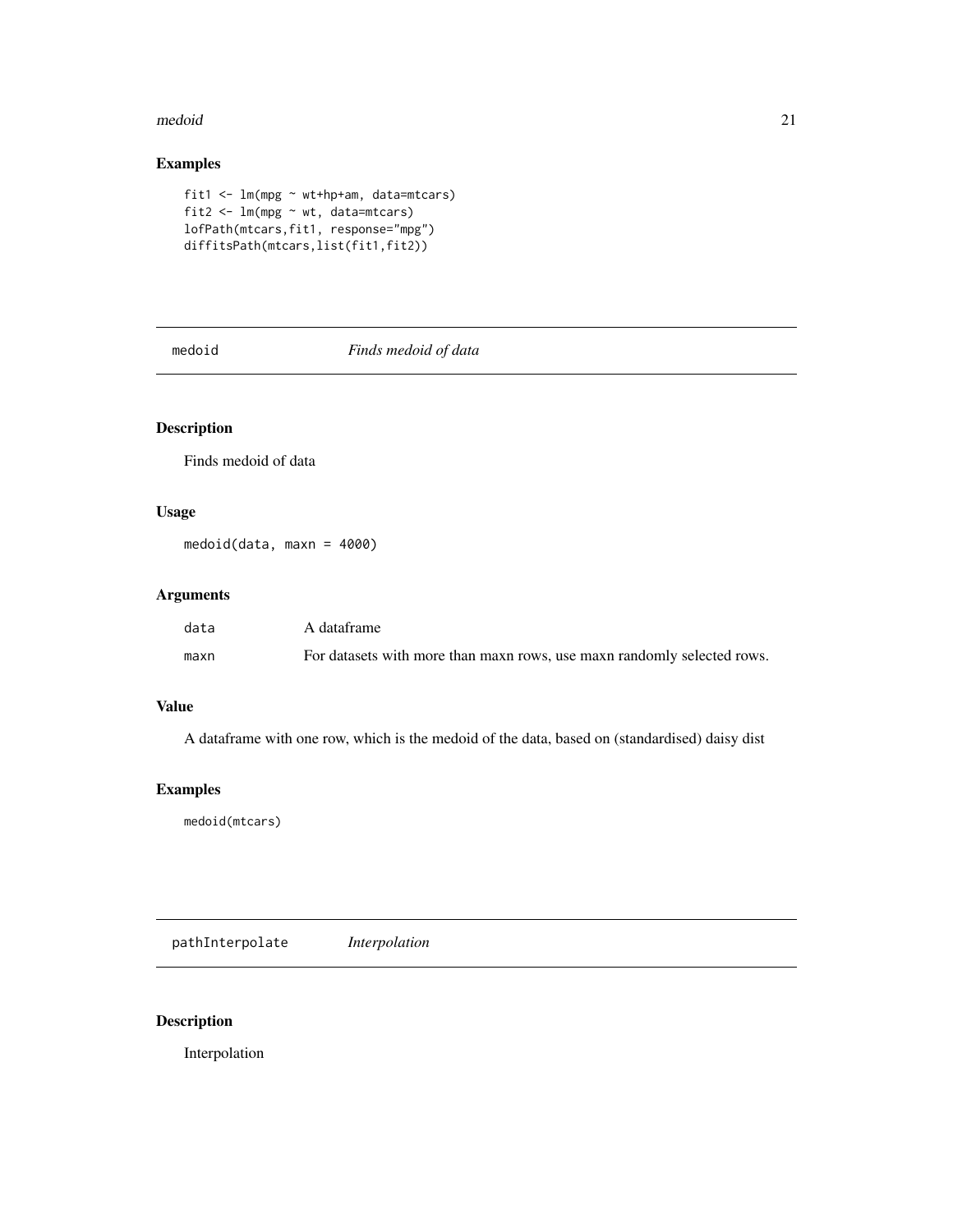# Usage

```
pathInterpolate(x, ninterp = 4)
## Default S3 method:
pathInterpolate(x, ninterp = 4L)
## S3 method for class 'factor'
pathInterpolate(x, ninterp = 4L)
## S3 method for class 'data.frame'
pathInterpolate(x, ninterp = 4L)
```
# Arguments

|         | a numeric or factor vector or dataframe |
|---------|-----------------------------------------|
| ninterp | number of interpolated steps            |

# Value

interpolated version of x

# Methods (by class)

- default: Default interpolate method
- factor: pathInterpolate method for factor
- data.frame: pathInterpolate method for data.frame

plotTourDiagnostics *Plots diagnostics for the tour supplied*

# Description

Plots diagnostics for the tour supplied

# Usage

```
plotTourDiagnostics(
  path,
  data,
  pathlen = nrow(path),
  threshold = 1,
  which = 1:3,
  ...
\mathcal{E}
```
<span id="page-21-0"></span>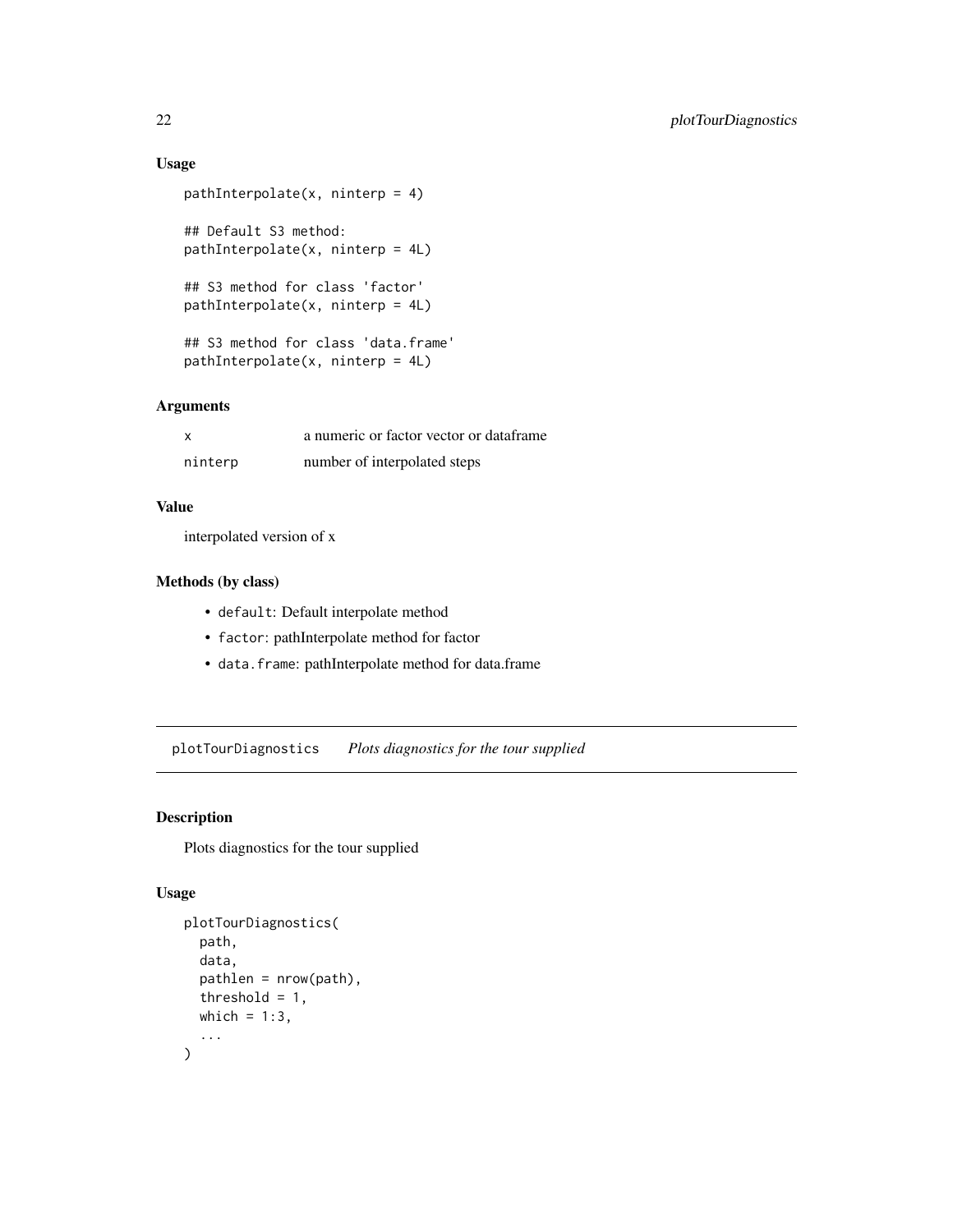#### <span id="page-22-0"></span>sectionPlot 23

#### Arguments

| path      | the tour                        |
|-----------|---------------------------------|
| data      | the dataset                     |
| pathlen   | the pathlength                  |
| threshold | used for similarity weight      |
| which     | subset of $1:3$                 |
|           | other args for similarityweight |

# Details

The first plot shows approximately how much data are visible on each section, the second shows what proportion of data are *visited* by the tour, and the third a density estimate of max similarity values.

#### Value

Table of max sims attained.

sectionPlot *Plots the main condvis display*

#### Description

The section plot relates a fit or fits to one or two predictors (sectionvar), for fixed values of other predictors in conditionvals.

# Usage

```
sectionPlot(
 CVdata,
  CVfit = NULL,response = NULL,
 preds,
  sectionvar,
  conditionvals,
  pointColor = "steelblue",
  sim = NULL,threshold = 1,
  linecols = NULL,
  dataplot = "pcp",gridsize = 50,
  probs = FALSE,
  view3d = FALSE,theta3d = 45,
  phi3d = 20,
```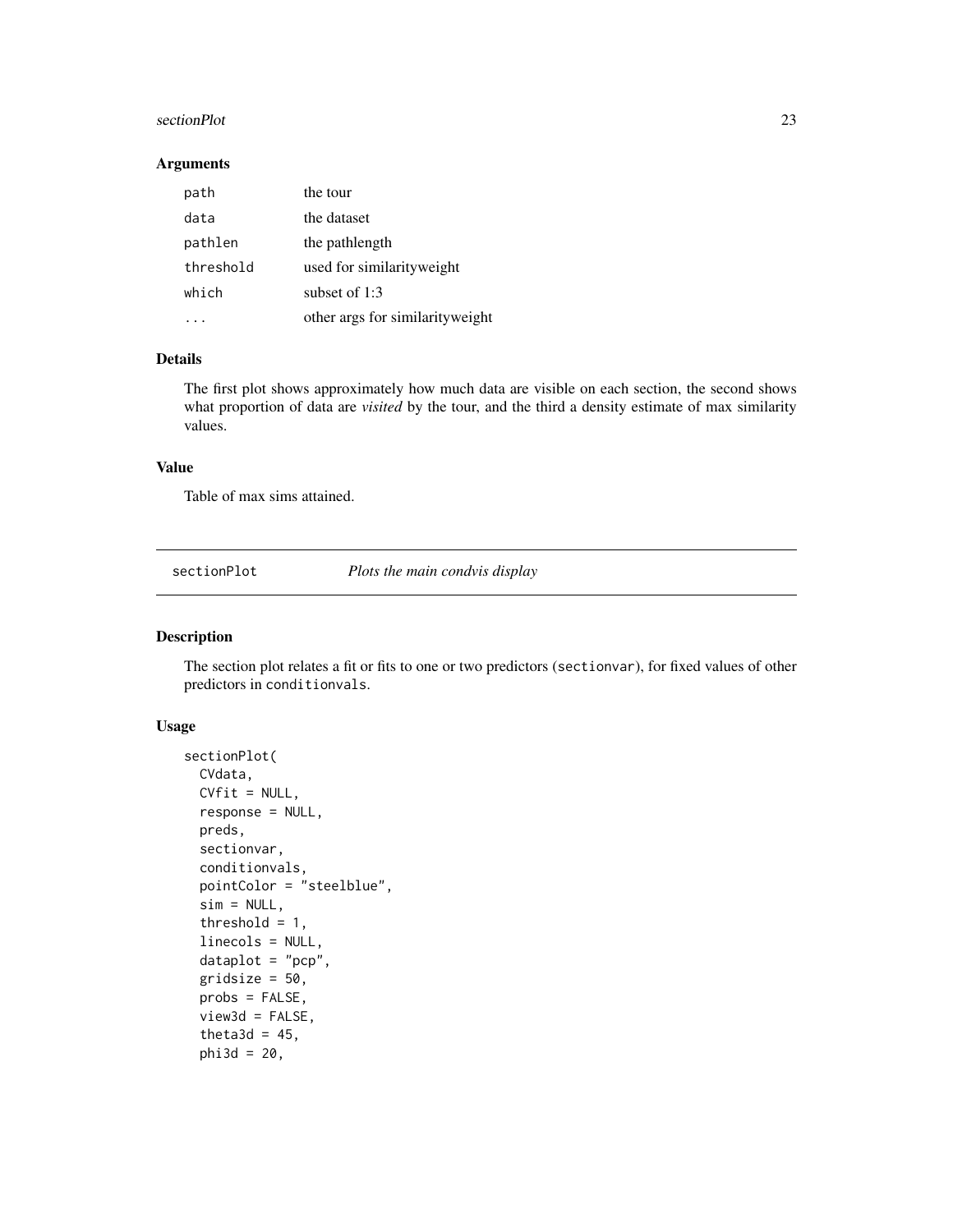```
xlim = NULL,ylim = NULL,
 zlim = NULL,pointSize = 1.5,
 predictArgs = NULL,
 resetpar = TRUE,
 density = FALSE,
  showdata = density == FALSE,returnInfo = FALSE,
 pointColorFromResponse = FALSE,
 pcolInfo = NULL
\mathcal{L}
```
# Arguments

| CVdata                 | the dataset used for the fit                                                                                                                                                             |  |
|------------------------|------------------------------------------------------------------------------------------------------------------------------------------------------------------------------------------|--|
| CVfit                  | a fit or list of fits                                                                                                                                                                    |  |
| response               | name of response variable                                                                                                                                                                |  |
| preds                  | names of predictors                                                                                                                                                                      |  |
| sectionvar             | section variable, or variables.                                                                                                                                                          |  |
| conditionvals          | conditioning values. A vector/list or dataframe with one row                                                                                                                             |  |
| pointColor             | a color, vector of colors, or the name of variable to be used for coloring                                                                                                               |  |
| sim                    | vector of similarity weights                                                                                                                                                             |  |
| threshold              | used for similarity weights, defaults to 1.                                                                                                                                              |  |
| linecols               | vector of line colours                                                                                                                                                                   |  |
| dataplot               | "pcp" or "pairs". Used when there is no response, or more than two sectionvars.                                                                                                          |  |
| gridsize               | used to construct grid of fitted values.                                                                                                                                                 |  |
| probs                  | Logical; if TRUE, shows predicted class probabilities instead of just predicted<br>classes. Only available with two numeric section ars and the model's predict<br>method provides this. |  |
| view3d                 | Logical; if TRUE plots a three-dimensional regression surface if possible.                                                                                                               |  |
| theta3d, phi3d         | Angles defining the viewing direction. theta3d gives the azimuthal direction<br>and phi3d the colatitude. Seepersp.                                                                      |  |
| xlim                   | passed on to plot                                                                                                                                                                        |  |
| ylim                   | passed on to plot                                                                                                                                                                        |  |
| zlim                   | passed on to plot                                                                                                                                                                        |  |
| pointSize              | used for points                                                                                                                                                                          |  |
| predictArgs            | a list with one entry per fit, giving arguments for predict                                                                                                                              |  |
| resetpar               | When TRUE (the default) resets pars after drawing.                                                                                                                                       |  |
| density                | default FALSE. Use TRUE if model is a density function.                                                                                                                                  |  |
| showdata               | If FALSE, data on section not shown.                                                                                                                                                     |  |
| returnInfo             | If TRUE, returns coordinates for some plots                                                                                                                                              |  |
| pointColorFromResponse |                                                                                                                                                                                          |  |
|                        | ignore-For interactive use only                                                                                                                                                          |  |
| pcolInfo               | ignore–For interactive use only                                                                                                                                                          |  |

<span id="page-23-0"></span>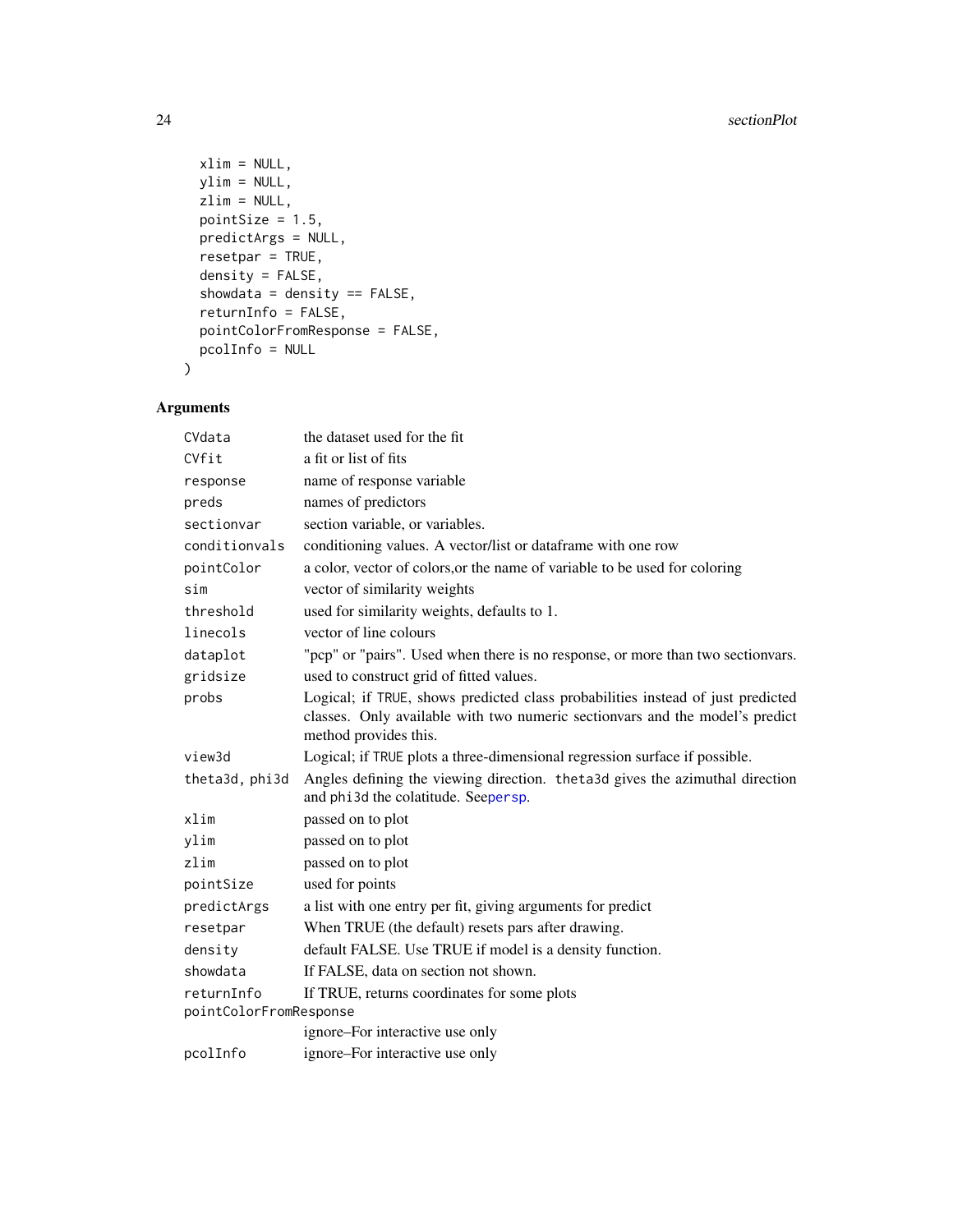#### <span id="page-24-0"></span>similarityweight 25

#### Details

The type of plot depends on the fit and the section variables. Observations with non zero values of the similarity weights sim are shown. If no fit is provided, the data are shown as a parallel coordinate plot or pairs plot, depending on dataplot. The fit could also be a density estimate.

#### Value

plotted coordinates, for some plots

#### Examples

```
#Fit a model.
f <- lm(Fertility~ ., data=swiss)
svar <- "Education"
preds <- variable.names(f)[-1]
sectionPlot(swiss,f, "Fertility",preds,svar, swiss[12,])
sectionPlot(swiss,f, "Fertility",preds,svar, apply(swiss,2,median))
sectionPlot(swiss,f, "Fertility",preds,preds[1:2], apply(swiss,2,median))
sectionPlot(swiss,f, "Fertility",preds,preds[1:2], apply(swiss,2,median), view3d=TRUE)
# PCP of swiss data, showing only cases whose percent catholic and infant.mortality are
# similar to those of the first case
sectionPlot(swiss,preds=names(swiss),
           sectionvar= names(swiss)[1:4],conditionvals=swiss[1,])
# Use dataplot="pairs" to switch to a pairs plot
# A density estimate example
## Not run:
library(ks)
fde <-kde(iris[,1:3])
sectionPlot(iris,list(kde=fde), response=NULL,
           preds=names(iris)[1:3],
           sectionvar=names(iris)[1],
           conditionvals=iris[1,],density=TRUE)
## End(Not run)
```
similarityweight *Calculate the similarity weight for a set of observations*

#### Description

Calculate the similarity weight for a set of observations, based on their distance from some arbitrary points in data space. Observations which are very similar to the point under consideration are given weight 1, while observations which are dissimilar to the point are given weight zero.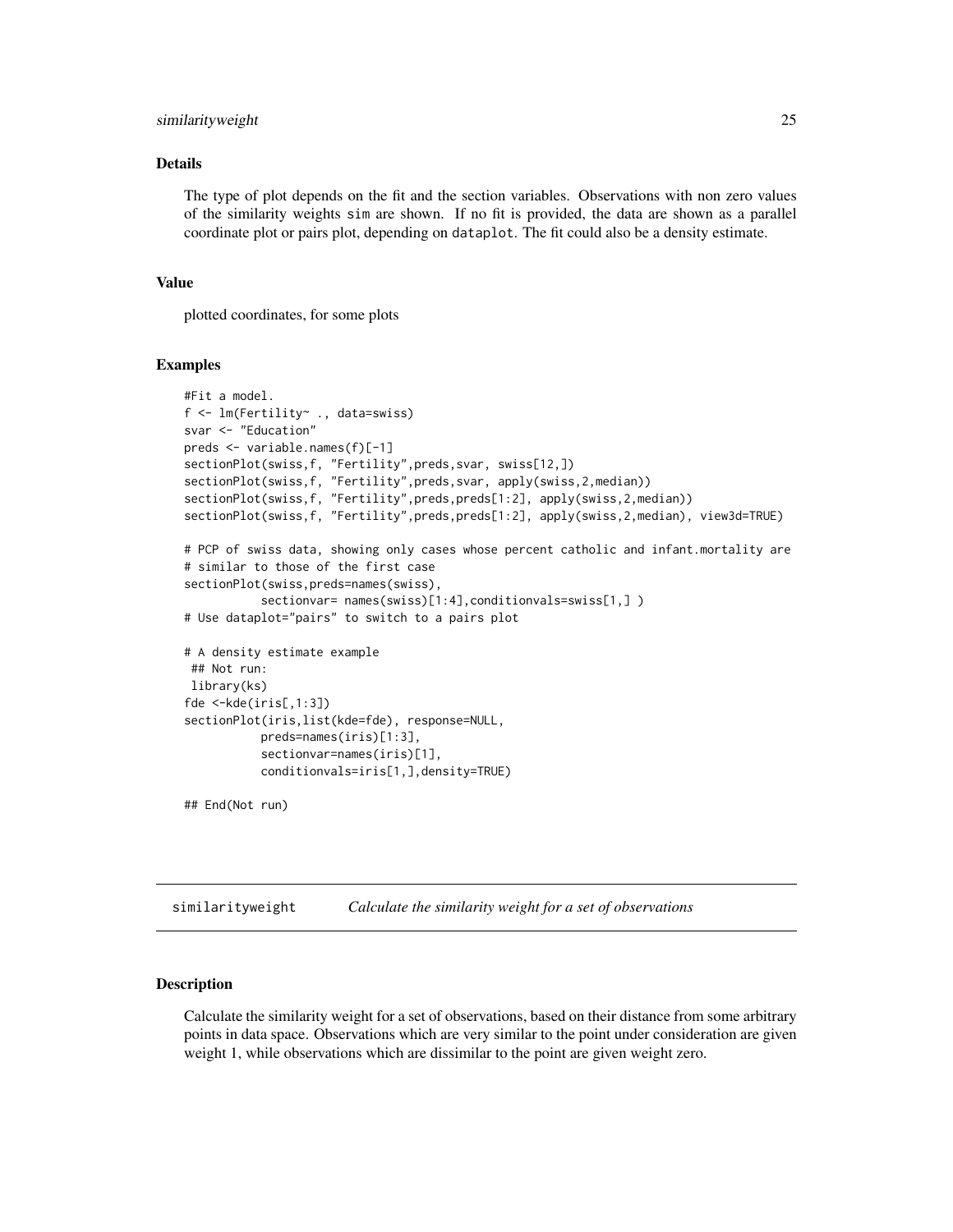#### Usage

```
similarityweight(
 x,
  data,
  threshold = 1,
 distance = "euclidean",
 lambda = NULL,scale = TRUE
\lambda
```
#### **Arguments**

| X         | A dataframe describing arbitrary points in the space of the data (i.e., with same<br>colnames as data).                                                                                                                                                                                  |
|-----------|------------------------------------------------------------------------------------------------------------------------------------------------------------------------------------------------------------------------------------------------------------------------------------------|
| data      | A dataframe representing observed data.                                                                                                                                                                                                                                                  |
| threshold | Threshold distance outside which observations will be assigned similarity weight<br>zero. This is numeric and should be $> 0$ . Defaults to 1.                                                                                                                                           |
| distance  | The type of distance measure to be used, currently just three types of Minkowski<br>distance: "euclidean" (default), "maxnorm", "manhattan" and also "gower"                                                                                                                             |
| lambda    | A constant to multiply by the number of categorical mismatches, before adding<br>to the Minkowski distance, to give a general dissimilarity measure. If left NULL,<br>behaves as though lambda is set larger than threshold, meaning that one factor<br>mismatch guarantees zero weight. |
| scale     | defaults to TRUE, in which case numeric variables are scaled to unit sd.                                                                                                                                                                                                                 |

# Details

Similarity weight is assigned to observations based on their distance from a given point. The distance is calculated as Minkowski distance between the numeric elements for the observations whose categorical elements match, or else the Gower distance.

### Value

A numeric vector or matrix, with values from 0 to 1. The similarity weights for the observations in data arranged in rows for each row in x.

# References

O'Connell M, Hurley CB and Domijan K (2017). "Conditional Visualization for Statistical Models: An Introduction to the condvis Package in R."*Journal of Statistical Software*, 81(5), pp. 1-20. <URL:http://dx.doi.org/10.18637/jss.v081.i05>.

# Examples

## Say we want to find observations similar to the first observation.

- ## The first observation is identical to itself, so it gets weight 1. The
- ## second observation is similar, so it gets some weight. The rest are more

## different, and so get zero weight.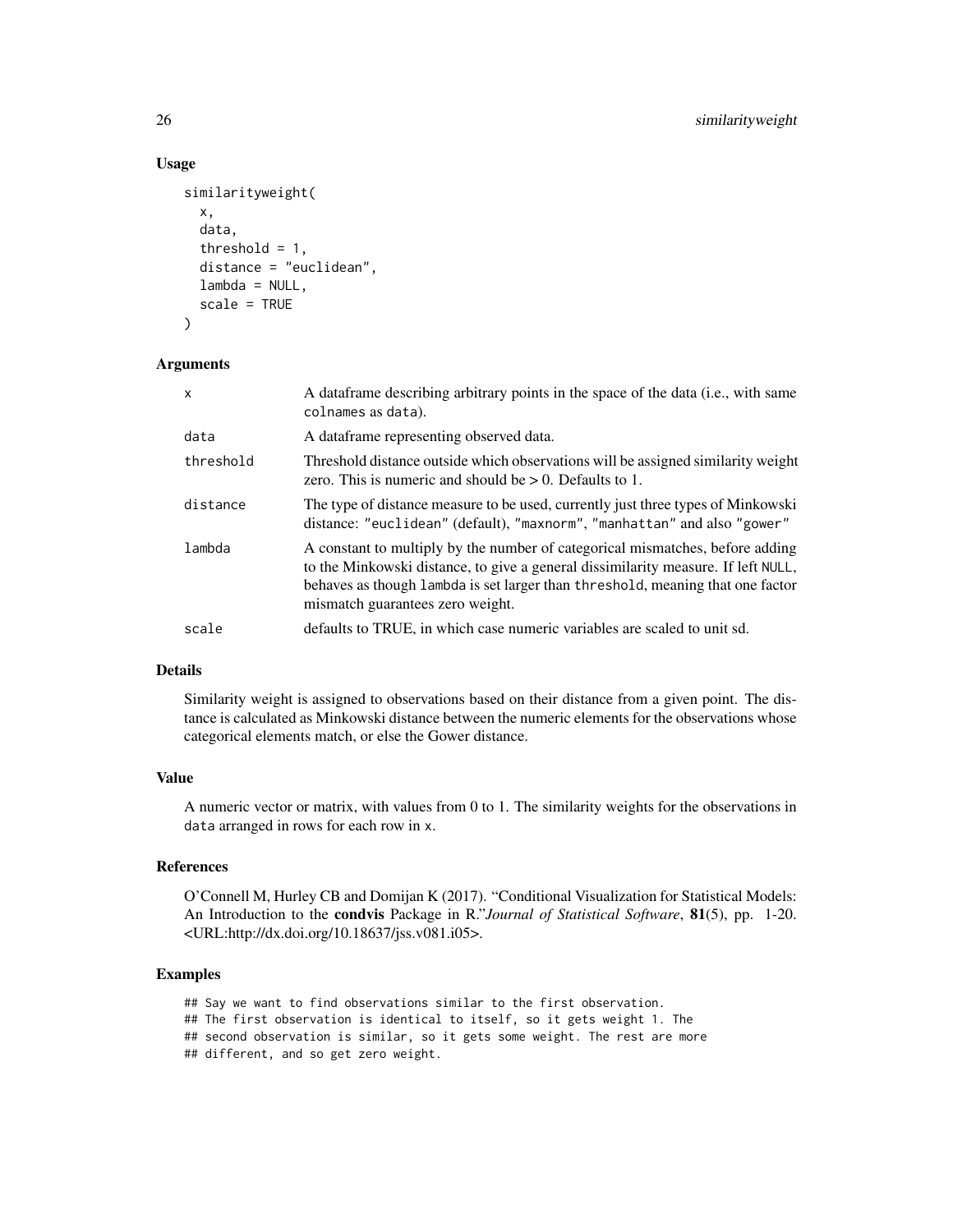```
data(mtcars)
similarityweight(x = m\text{tcars}[1, ], data = mtcars)
## By increasing the threshold, we can find observations which are more
## approximately similar to the first row. Note that the second observation
## now has weight 1, so we lose some ability to discern how similar
## observations are by increasing the threshold.
similarityweight(x = m\text{tcars}[1, ], data = mtcars, threshold = 5)
## Can provide a number of points to 'x'. Here we see that the Mazda RX4 Wag
## is more similar to the Merc 280 than the Mazda RX4 is.
similarityweight(mtcars[1:2, ], mtcars, threshold = 3)
```
tours *Constructs a various tours of data space*

#### Description

Constructs a various tours of data space

#### Usage

```
randomPath(data, length = 10, reorder = TRUE, conditionvars = NULL, ...)
```
 $seqPath(data, length = 10, reorder = FALSE, conditionvars = NULL, ...)$ 

alongPath(data, var, length =  $10$ , current = NULL, ...)

#### Arguments

| data          | A dataframe                                                                    |
|---------------|--------------------------------------------------------------------------------|
| length        | Path length, defaults to 10                                                    |
| reorder       | If TRUE (default) uses DendSer to reorder the path dser                        |
| conditionvars | A vector of variable names. The returned tour is for this subset of variables. |
| .             | ignored                                                                        |
| var           | A variable name for along Path                                                 |
| current       | Default value of variables for along Path                                      |

#### Value

A dataframe with the path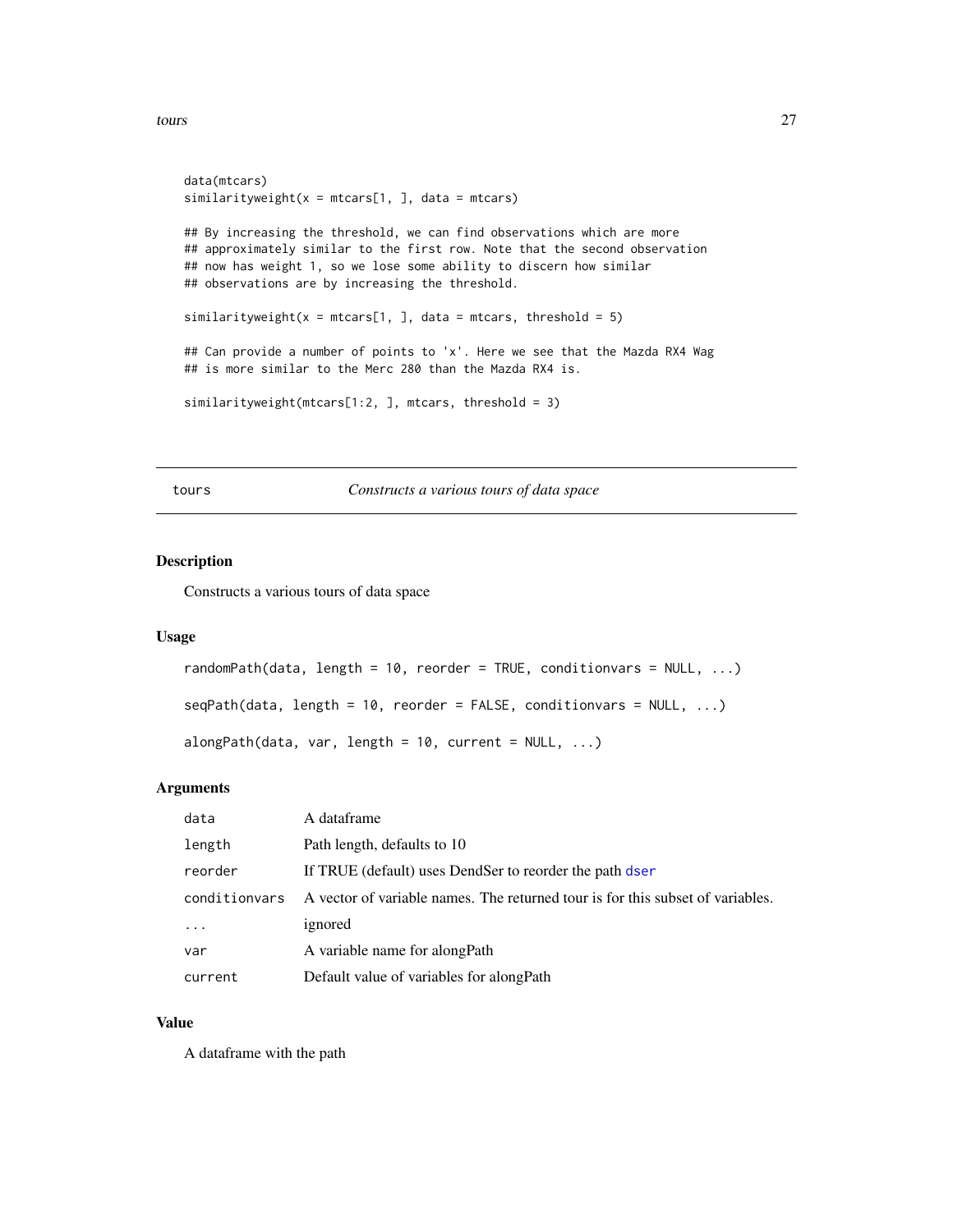# <span id="page-27-0"></span>Functions

- randomPath: Constructs a tour of data space following random observations
- seqPath: Constructs a tour of data space following first length observations
- alongPath: Constructs a tour of data space of length equi-spaced values in the range of var. If var is a factor, its levels are used.

# Examples

```
randomPath(mtcars,length=5)
seqPath(mtcars,length=5)
alongPath(mtcars,var="mpg", length=5, current=mtcars[1,])
```
weightcolor *Fade colours according to a weight vector*

# Description

The colours whose weights are less than 1 are diluted. Colours whose weight is zero are returned as white, other weights are grouped in nlevels groups and colours diluted proportionally.

# Usage

```
weightcolor(col, weights, nlevels = 5)
```
# Arguments

| col     | A vector of colour                          |
|---------|---------------------------------------------|
| weights | A vector of weights, values between 0 and 1 |
| nlevels | The number of groups                        |

#### Value

A vector of colours